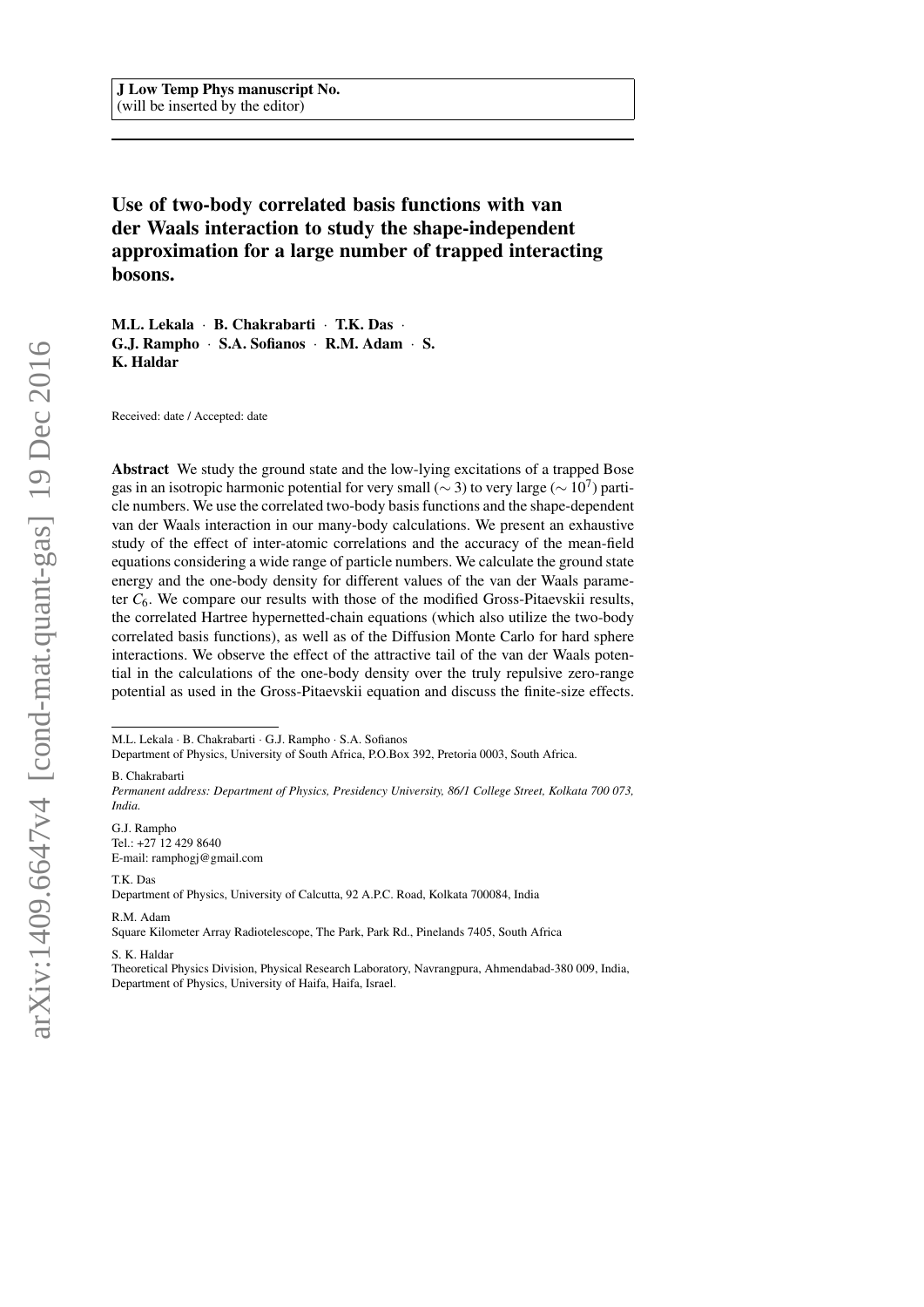We also present the low-lying collective excitations which are well described by a hydrodynamic model in the large particle limit.

Keywords Bose-Einstein condensate · Many-body physics · Collective excitations · Shape-independent approximation

PACS 03.75.Hh · 31.15.Ja · 03.65.Ge · 03.75.Nt

## 1 Introduction

Laboratory realization of gaseous Bose-Einstein condensates (BEC) [\[1,](#page-17-0)2,3] and subsequent experiments characterizing low-lying collective excitations [\[4,](#page-17-3) [5\]](#page-17-4) have prompted various theoretical investigations of these systems [\[6,](#page-17-5) [7,](#page-17-6) [8,](#page-17-7) [9,](#page-17-8) [10,](#page-17-9) [11\]](#page-17-10). These theoretical calculations include the trapped Fermi gas and BEC in a shallow trap. Unlike phenomena such as superfluidity of liquid helium, the atomic vapor is very dilute where the fundamental interactions are characterized by the *s*-wave scattering length *a<sup>s</sup>* . With this type of interactions the system is quite easy for theoretical understanding. The standard theory for BEC in a dilute atomic vapor uses the Gross-Pitaevskii  $(GP)$  equation  $[12]$  which is a nonlinear Schrödinger equation with the inter-atomic interaction characterized by the *s*-wave scattering length *a<sup>s</sup>* . The exact shape of the inter-particle interaction and inter-atomic correlation are ignored in this picture. The elementary excitations of a BEC in a harmonically confined dilute Bose gas have been studied using the GP equation [\[13\]](#page-17-12).

The GP theory is the most popular tool for the description of weakly interacting bosons. However, in recent experiments the number *N* of trapped atoms varies from just a few to  $\sim 10^7$ . Therefore, it has become imperative to study the effect of realistic interaction, inter-atomic correlation and the accuracy of the GP equation. The astonishing success of the mean-field theory lies in the fact that the gas parameter  $na_s^3$ (*n* is the atom number density) is small. However, nowadays, utilizing the Feshbach resonances,  $a<sub>s</sub>$  can be tuned by changing the magnetic field. Particle-particle correlation becomes important at large *a<sup>s</sup>* and the accuracy of the GP theory needs a deeper study. The mean-field description uses an effective mean-field potential obtained by the shape-independent pseudopotential approximation (SIA). The SIA implies that the calculated ground state energy remains unchanged irrespective of the shape of the interaction potential. As the hard sphere interaction is completely characterized by a single parameter, it is beyond the capacity of characterizing the universal behavior of the ground state properties. Instead, we utilize a realistic interaction having a controllable parameter  $(C_6)$ .

The SIA has been addressed in different context. For homogeneous systems, Cowell *et al* [\[14\]](#page-17-13) have shown that the SIA fails when  $na_s^3 > 0.5$ , i.e., different potentials having the same scattering length leads to different ground state energies. In the case of an inhomogeneous system with few atoms in the trap, the SIA is less valid for tight confinement. For a homogeneous Bose gas, Giorgini *et al.* [\[15\]](#page-17-14) find a small dependence of the ground state energy on the exact shape of the two-body potential when  $na_s^3 \simeq 10^{-3}$ . For larger  $na_s^3$  or for stronger confinement the SIA becomes less applicable. The validity of the SIA has also been addressed for both weakly and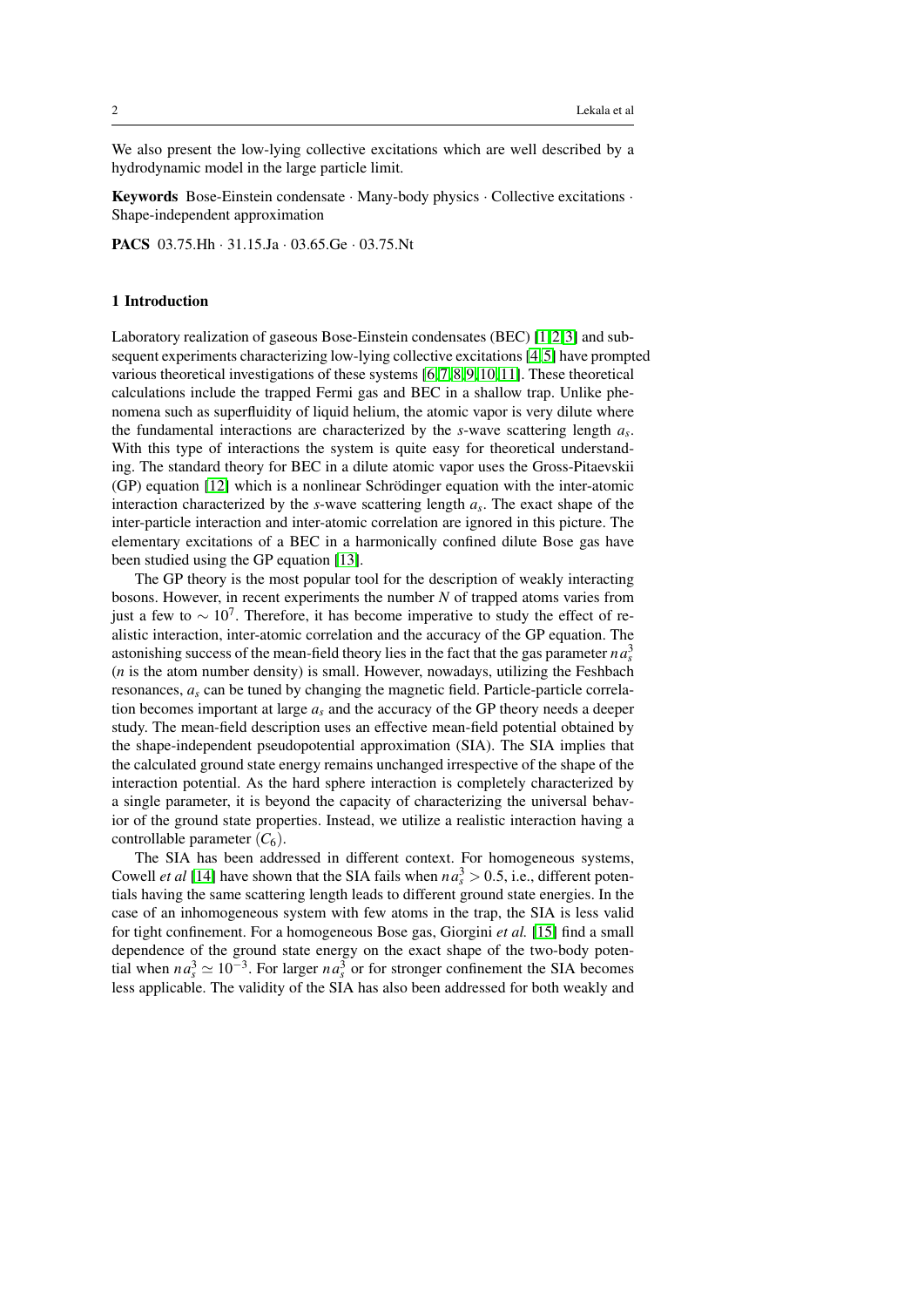strongly interacting BECs. The ground state energy of a trapped BEC is calculated by the diffusion Monte Carlo (DMC) approach using different two-body potentials that generate identical  $a_s$  [\[16\]](#page-17-15). It is seen that different potentials produce indistinguishable total ground state energies for a small gas parameter. Whereas for larger *a<sup>s</sup>* , inter-atomic correlations play an important role and SIA becomes invalid and quantum corrections to the ground state energy are required [\[16\]](#page-17-15). The local density versus correlated basis approaches for trapped bosons have been examined and the beyond the GP approximation has been prescribed [\[17,](#page-17-16) [18\]](#page-17-17)

In the present manuscript, as stated before, we report the ground state properties of weakly interacting systems with a wide range of *N* using the two-body correlated basis functions. Although the ground state properties have been addressed in different theories as described above, we do not find any exhaustive study which keeps the effect of inter-atomic correlations, uses the realistic van der Waals interaction and treats the real experimental situation where the number of particles is finite, varying from very few to a quite large number. Thus, the first key question of our study is to test the accuracy of the mean-field theory for large *N* and to study the SIA for a wide range of *N*. As the modified GP (MGP) equation accounts for quantum fluctuations, we also check how closely our correlated basis functions reproduce the ground state energy obtained with the MGP. We also compare our calculated results with the correlated Hartree HNC results [\[17\]](#page-17-16) which utilizes hard sphere bosons. We observe that the MGP substantially improves the GP results and our correlated many-body energies are in good agreement with the MGP. All the earlier calculations in this direction consider a truly finite number of particles and use the standard short-ranged two-body potential. Here we use the realistic van der Waals potential with a short-ranged hard core and a long-ranged attractive tail characterized by the parameter  $C_6$ . Comparison with the DMC calculation is also made for few bosons with a repulsive hard sphere interaction to justify the accuracy of our two-body correlated basis function in the dilute regime since the DMC is essentially exact. Thus, we are further assured to tackle real experimental situations which consider quite a large number of bosons and, hence, is beyond the scope of the DMC.

We investigate the effect of the long attractive tail (by changing  $C_6$ , adjusting the cutoff radius  $r_c$ , such that they produce the same scattering length) on the ground state energy for a wide range of *N*. For  $a_s = 100$  Bohr, we observe good agreement between our many-body results and the mean-field results. This establishes the applicability of the SIA for a wide range of *N*. In addition to the ground state energy, we also calculate the effect of the long-range attractive tail of the van der Waals interaction on the one-body density for a small and a large number of atoms in the trap. Although we observe that the one-body density profile is almost independent of the choice of the long-range attractive tail of the van der Waals potential, the peak value of the density substantially differ from the mean-field results. We next analyze the finite size effect on the one-body density profile.

Studies of collective excitations at both low and high energies at the large-*N* limit is quite interesting for the following reason. The excitations at high energies are expected to be of single-particle nature. However, a laboratory BEC is a strongly inhomogeneous system due to the external trap and may significantly differ from the uniform Bose gas at low energies where only phonons are present. Thus the study of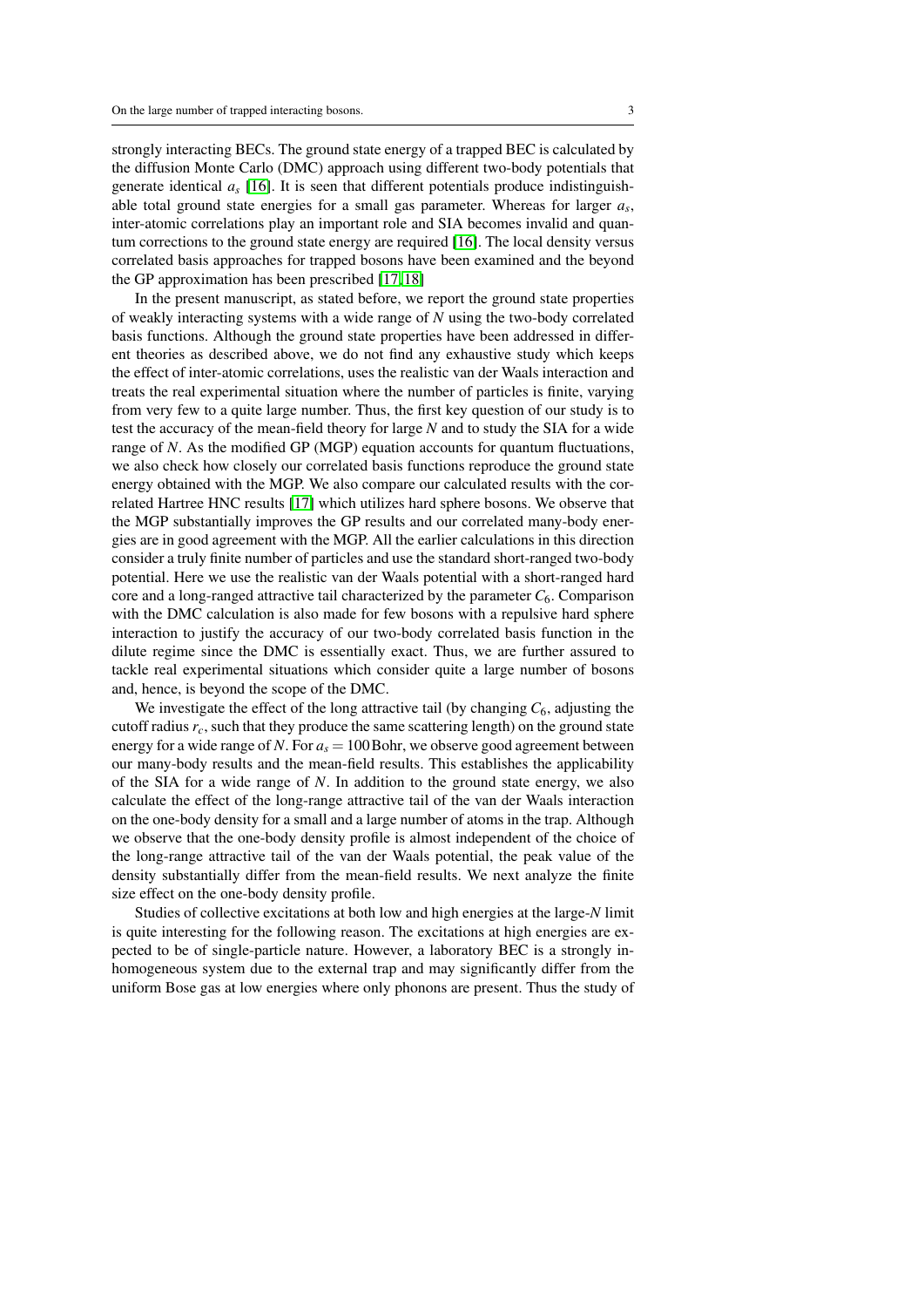the transition from low-lying collective excitations to single-particle excitations by the correlated many-body method using the realistic interaction is itself interesting. In the present many-body calculation, we can in principle calculate all the low-lying and high-lying collective excitations. However, as mentioned in the formalism in the next section and in the result section, we solve the coupled differential equations by the hyperspherical adiabatic approximation (HAA) and consider the lowest eigen potential as the many-body effective potential. HAA with the lowest eigen potential is very accurate for the ground and few low-lying collective excitations. However, for the high-lying excitations the effect of higher order eigen potential will come in the picture and one should use the coupled adiabatic approximation. Thus for our present calculation we report only on the few low-lying excitations where the effect of higher order eigen potentials can be safely ignored.

The paper is organized as follows. In Sec. [2](#page-3-0) we discuss the correlated potential harmonic basis for a large particle number. Sec. [3](#page-6-0) mainly considers ground-state properties of the systems and comparison with the mean-field results is provided. The validity of the shape-independent approximation is presented in Sec [4.](#page-10-0) Sec. [5](#page-12-0) deals with the calculation of collective excitations at low energies. Sec. [6](#page-16-0) concludes with a summary.

## <span id="page-3-0"></span>2 Formalism

## 2.1 The correlated potential harmonic expansion method

In the present work we calculate the ground state energy and the low-lying collective excitation frequencies of a dilute BEC for a large number of bosons ( $\sim 10^7$ ) using the potential harmonics expansion method (PHEM) [\[19\]](#page-17-18). The most fundamental feature of the PHEM is that the two-body correlations are dominant in the many-body system and the two-body Faddeev component of the *N*-body wave function is a function of the two-particle relative separation  $\mathbf{r}_{ij}$  and a global length called hyperradius *r*. We have already successfully utilized the two-body correlated basis functions for the description of dilute BECs [\[20\]](#page-17-19). So in the present description we only point out the essential components of the PHEM for the completeness and clarity of the manuscript. For a detailed formulation we refer the reader to Refs. [\[21,](#page-18-0) [22,](#page-18-1) [23\]](#page-18-2).

In the PHEM we expand the two-body Faddeev component  $\phi_{ij}$  corresponding to the (*ij*) interacting pair of bosons, in a condensate with  $N = \mathcal{N} + 1$  bosons, in terms of the potential harmonic (PH) basis as

<span id="page-3-1"></span>
$$
\phi_{ij}(\mathbf{r}_{ij},r) = r^{-\left(\frac{3\mathcal{N}-1}{2}\right)} \sum_{K} \mathscr{P}_{2K+\ell}^{\ell m_{\ell}}(\Omega_{\mathcal{N}}^{ij}) u_{K}^{\ell}(r), \qquad (1)
$$

where  $\Omega^{ij}_{\mathcal{N}}$  corresponds to the full set of hyperangles in the *i* j-th partition while  $\ell$  and  $m_\ell$  are the orbital angular momentum of the system and its projection. In the hyperspherical coordinate, the variables are characterized by the hyperradius  $r^2 = \sum_{i=1}^{\mathcal{N}} \zeta_i^2$  $(\zeta_i, i = 1, \mathcal{N}$  being the Jacobi vectors describing the relative motion) and  $(3\mathcal{N} - 1)$ hyperangles [\[24\]](#page-18-3). However, for the potential harmonic expansion method of a weakly interacting BEC, as the only the two-body correlations are dominating, we assume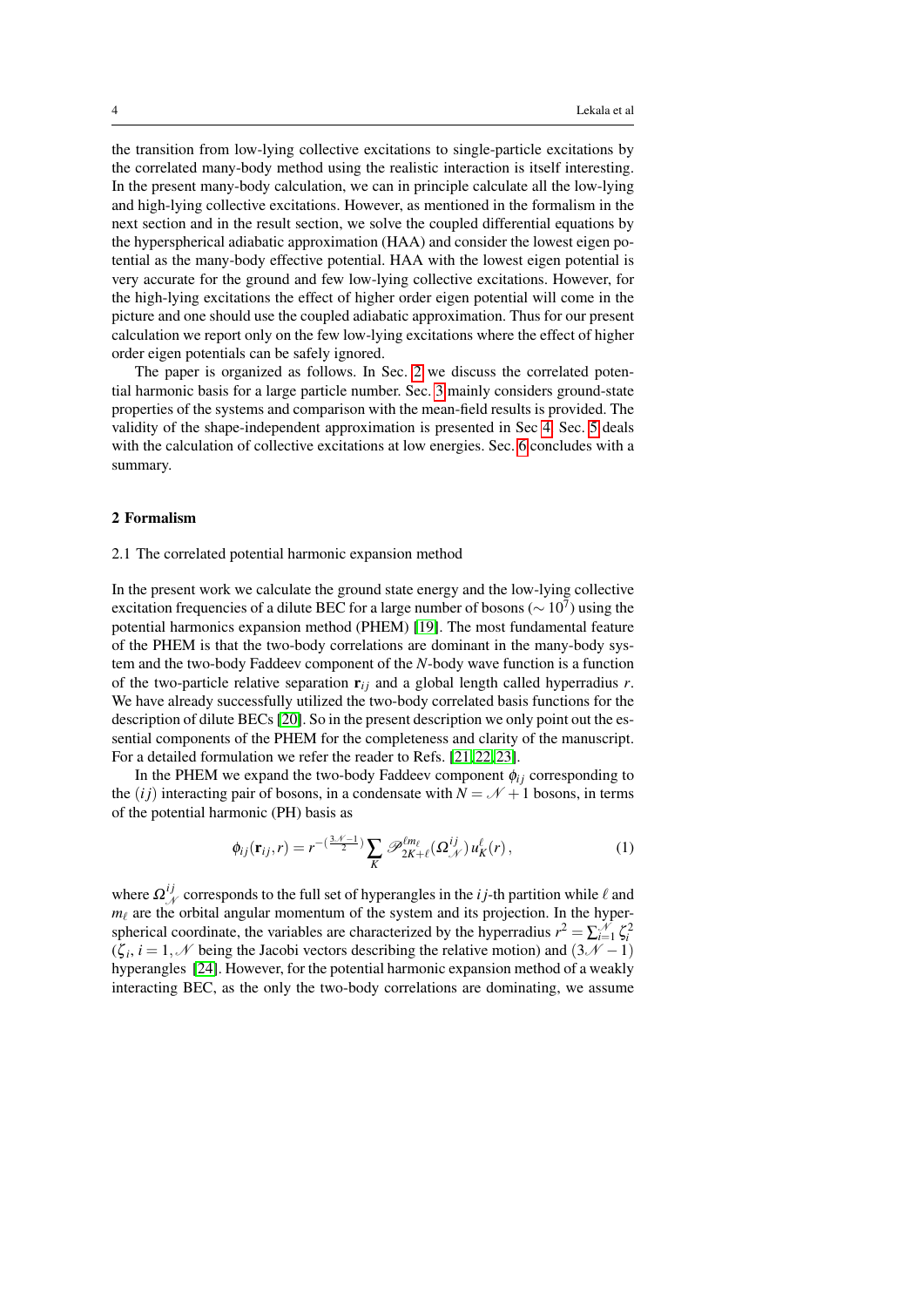that when the  $(ij)$  pair of atoms interact, the rest of the atoms are inert spectators [\[21\]](#page-18-0). As all the degrees of freedom coming from the  $(\mathcal{N} - 1)$  inert spectators are frozen, the number of quantum numbers becomes effectively four irrespective of the number of bosons. These are the orbital angular momentum  $\ell$ , the azimuthal  $m_\ell$ , the grand orbital angular momentum  $2K + \ell$ , and the energy quantum number. The closed analytic expression for the PH,  $\mathscr{P}_{2K+\ell}^{lm}(\Omega^{ij}_{\mathscr{N}})$  can be found in Ref. [\[19\]](#page-17-18). It is indicated in our earlier works that the above expansion is in general very slow as the lowest order PH is a constant and does not represent the strong short-range repulsion of the inter-atomic interaction. Therefore, we introduced a short-range correlation function  $\eta(r_{ij})$  which is obtained as the zero-energy solution of the two-body Schrödinger equation

<span id="page-4-2"></span>
$$
\left[-\frac{\hbar^2}{m}\frac{1}{r_{ij}^2}\frac{\mathrm{d}}{\mathrm{d}r_{ij}}\left(r_{ij}^2\frac{\mathrm{d}}{\mathrm{d}r_{ij}}\right)+V(r_{ij})\right]\eta(r_{ij})=0,\tag{2}
$$

with the chosen two-body potential  $V(r_{ii})$  [\[23\]](#page-18-2), and corresponds to the appropriate *s*wave scattering length  $a<sub>s</sub>$  as described in next section. After including the correlation function in the PHEM basis, we call it the correlated potential harmonic expansion method (CPHEM). The expansion Eq. [\(1\)](#page-3-1) now takes the form

<span id="page-4-0"></span>
$$
\phi_{ij}(\mathbf{r}_{ij},r) = r^{-\left(\frac{3\mathcal{N}-1}{2}\right)} \sum_{K} \mathscr{P}_{2K+\ell}^{\ell m_{\ell}}(\Omega_{\mathcal{N}}^{ij}) u_{K}^{\ell}(r) \eta(r_{ij}). \tag{3}
$$

Substituting this expansion  $(Eq. (3))$  $(Eq. (3))$  $(Eq. (3))$  in the many-body Schrödinger equation, one gets a set of coupled differential equations (CDE) in *r*. The coupling potential matrix element  $V_{KK'}$  is given by

<span id="page-4-1"></span>
$$
V_{KK'}(r) = \frac{1}{\sqrt{h_K^{\alpha,\beta} h_{K'}^{\alpha,\beta}}} \int_{-1}^{+1} P_K^{\alpha,\beta}(z) V(r\sqrt{(1+z)/2}) \times P_{K'}^{\alpha,\beta}(z) \eta\left(r\sqrt{(1+z)/2}\right) W_{\ell}(z) dz,
$$
\n(4)

where  $P_K^{\alpha,\beta}(z)$ ,  $h_K^{\alpha,\beta}$  and  $W_\ell(z)$  are the Jacobi polynomial, its norm and weight function respectively, with  $\alpha = (3N - 8)/2$  and  $\beta = \ell + \frac{1}{2}$ . The CDEs are solved using the hyperspherical adiabatic approximation (HAA) [\[25\]](#page-18-4). The HAA basically reduces the whole  $3\mathcal{N}$  dimensional problem to an effective one-dimensional problem. In the HAA, the coupled potential matrix  $V_{KK'}$  along with the diagonal hypercentrifugal repulsion is diagonalized to get an effective potential  $\omega_0(r)$  as the lowest eigen value of the matrix for a particular value of *r*.

 $\sqrt{\hbar/(m \omega_{ho})}$ . For the typical experimental BEC,  $a_{ho}$  is of the order of 10<sup>4</sup>  $a_0$ . How-The basic length scale for a harmonic oscillator trap of frequency  $\omega_{ho}$  is  $a_{ho}$ ever, the effective potential in hyperspherical space due to the hypercentrifugal reever, the effective potential in hyperspherical space due to the hypercentrifugal repulsion together with the harmonic oscillator trap has a minimum at about  $\sqrt{3N}a_{ho}$ . As an example, with  $N \simeq 10^4$ , the minimum of the effective potential will be near  $10<sup>6</sup> a<sub>0</sub>$ , which is almost  $10<sup>5</sup>$  times larger than the typical range of the inter-atomic interaction. This shows that for such a typical case, the entire contribution to  $V_{KK'}(r)$ in the integral in Eq. [\(4\)](#page-4-1) comes from an extremely narrow interval of *z*-integration  $( \simeq 10^{-10})$ . The integral in Eq. [\(4\)](#page-4-1) also varies rapidly within this narrow interval because of the following reason. The integrand contains the Jacobi polynomial  $P_K^{\alpha,\beta}(z)$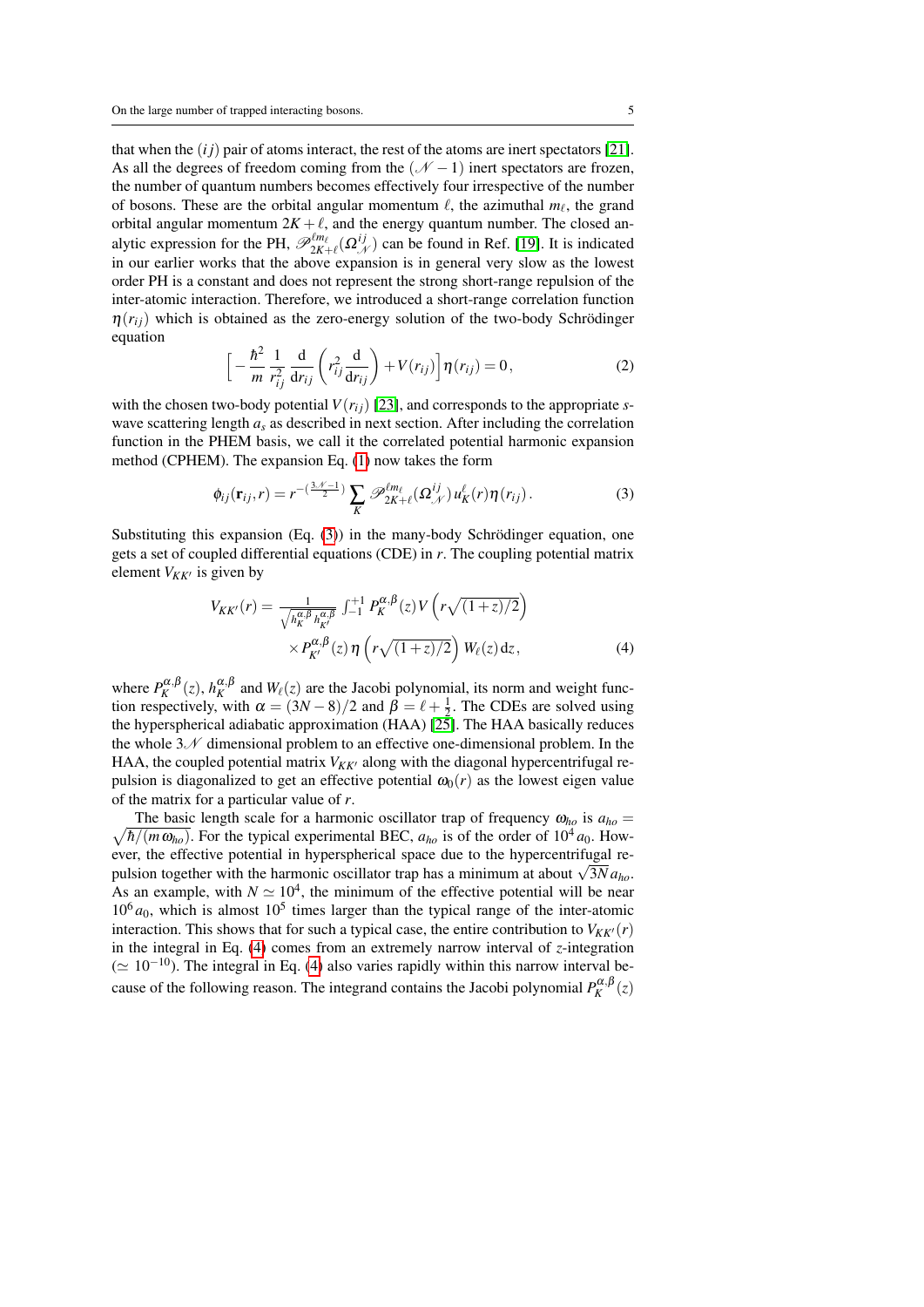and its weight function  $W_\ell(z) = (1-z)^\alpha (1+z)^\beta$  [\[26\]](#page-18-5). For large *N*, both  $P_K^{\alpha,\beta}(z)$  and *W*<sub> $\ell$ </sub>(*z*) change very rapidly with respect to *z*. *W*<sub> $\ell$ </sub>(*z*) varies from zero at *z* = −1 to a maximum of  $\simeq 2^{\alpha}$  at  $z_m = (\beta - \alpha)/(\beta + \alpha)$  and then rapidly reaching a value about  $10^{-10}$  of the peak value at  $z = -1 + 0.003$ . Although the peak value  $2^{\alpha}$  is extremely large for large *N*, partial cancellation results from the factor  $[h_K^{\alpha\beta} h_{K'}^{\alpha\beta}]^{-1/2}$  [\[26\]](#page-18-5). Thus, any standard quadrature to evaluate the integrand in Eq. [\(4\)](#page-4-1) gives essentially zero for *N* > 50. Usually we solve this problem by splitting the interval  $z \in [-1,1]$ into *n* gradually increasing subintervals and evaluating the integral in each subinterval using a 32-point Gauss-Legendre quadrature. This permits us to evaluate  $V_{KK'}(r)$ for *N* up to 15000 with an accuracy of one part in  $10^9$  [\[27\]](#page-18-6).

## 2.2 Extension to  $N \rightarrow \infty$

As pointed out earlier, the experimental BEC treats up to  $10<sup>8</sup>$  atoms in the trap. But the numerical code mentioned above can treat only up to 15000 atoms which is far from the experimental situation. To circumvent the problem and extend the correlated many-body technique to quite a large number of atoms, we recently made a direct mathematical transformation [\[28\]](#page-18-7), which transforms the PHEM into a two-variable integro-differential equation. With this transformation, the Jacobi polynomial  $P_K^{\alpha\beta}(z)$ is replaced with the associated Laguerre polynomial. In our initial attempt we applied the CPHEM using the Laguerre polynomial (CPHEL) for the order of 10<sup>6</sup> atoms for the ground state [\[28\]](#page-18-7). We utilize a mathematical relation  $\beta \rightarrow \infty$  to transform the Jacobi polynomials into the associated Laguerre polynomials [\[26\]](#page-18-5). An outline of the derivation, including derivation of the relations between the Jacobi and the associated Laguerre polynomials in the limit  $\alpha \rightarrow \infty$  are as follows. Starting from the mathematical relation [\[26\]](#page-18-5)

$$
\lim_{\beta \to \infty} P_n^{\alpha \beta} \left( 1 - \frac{2x}{\beta} \right) = L_n^{\alpha}(x),\tag{5}
$$

interchanging  $β$  and  $α$ , and using the relation [\[26\]](#page-18-5)

$$
P_n^{\alpha\beta}(-x) = (-1)^n P_n^{\beta\alpha}(x),\tag{6}
$$

we obtain

$$
\lim_{\alpha \to \infty} P_n^{\alpha \beta} \left( \frac{2x}{\alpha} - 1 \right) = (-1)^n L_n^{\beta}(x).
$$
 (7)

Substituting  $x = \zeta^2 = \alpha (r_{ij}/r)^2$  and  $z = 2(r_{ij}/r)^2 - 1$ , we get

<span id="page-5-0"></span>
$$
\lim_{\alpha \to \infty} P_K^{\alpha \beta}(z) = (-1)^K L_K^{\beta}(\zeta^2).
$$
\n(8)

This relation was used in evaluating  $f_{K\ell}$  appearing in the CDEs for large  $\alpha$  [\[28\]](#page-18-7). In this limit, the weight function  $W_{\ell}(z)$  of the Jacobi polynomial transforms as

$$
W_{\ell}(z) = (1-z)^{\alpha}(1+z)^{\beta} = \frac{2^{\alpha+\beta}}{\alpha^{\beta}} \zeta^{2\beta} \left(1 - \frac{\zeta^2}{\alpha}\right)^{\alpha}.
$$
 (9)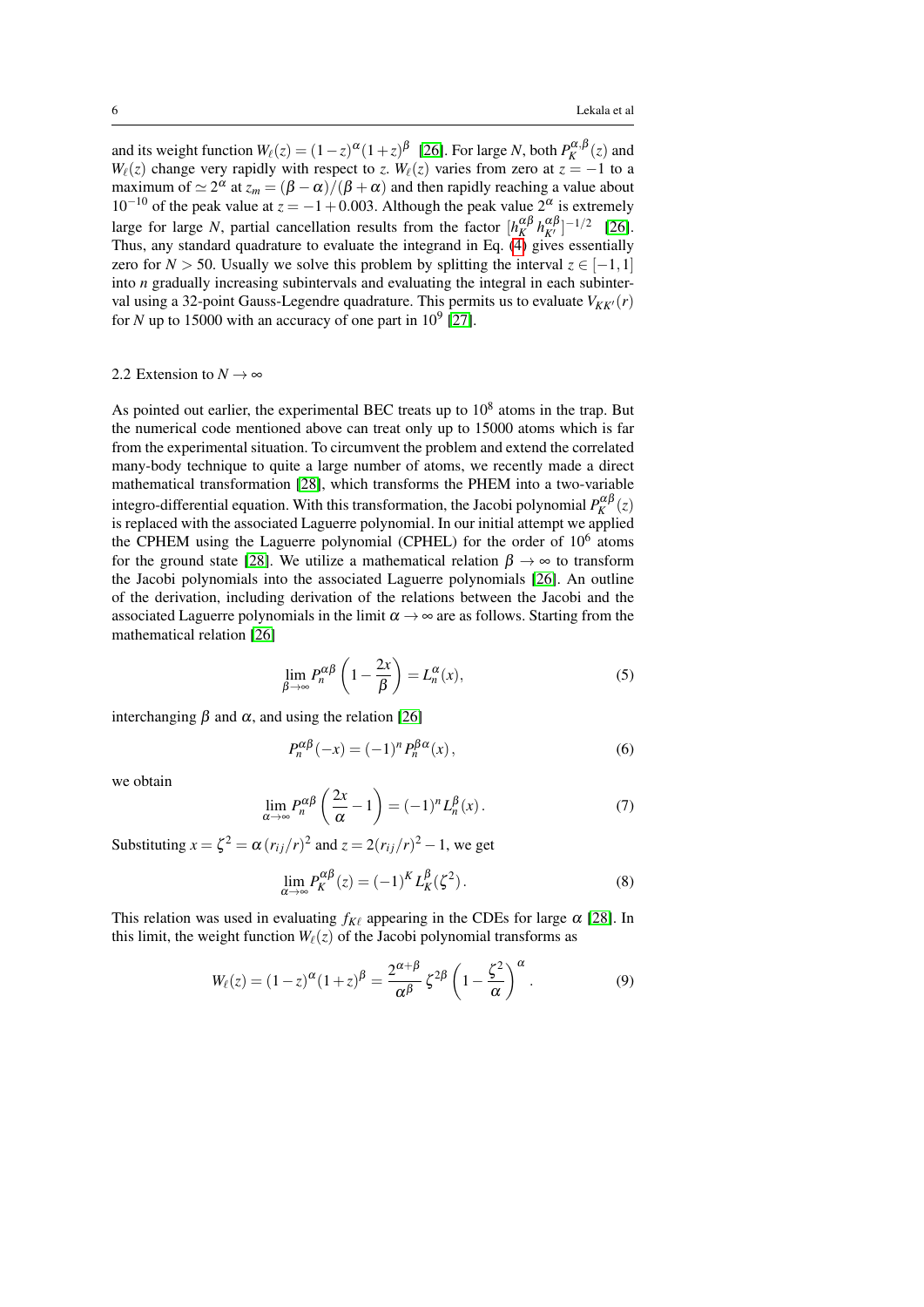In the limit  $\alpha \to \infty$ , the last factor becomes  $e^{-\zeta^2}$ . Hence for large  $\alpha$ ,

<span id="page-6-1"></span>
$$
W_{\ell}(z) = \frac{2^{\alpha+\beta}}{\alpha^{\beta}} \zeta^{2\beta} e^{-\zeta^2}.
$$
 (10)

This has the correct functional form for the weight function of the associated Laguerre polynomial  $L_K^{\beta}(\zeta^2)$ . Substituting equations [\(8\)](#page-5-0) and [\(10\)](#page-6-1) in equation [\(4\)](#page-4-1), and using the explicit expression of the norm of the Jacobi polynomial [\[26\]](#page-18-5), we obtain

$$
V_{K,K'}(r) = A_c \int_{x_{min}}^{\alpha} L_K^{\beta}(x) V\left(r\sqrt{\frac{x}{\alpha}}\right) \eta\left(r\sqrt{\frac{x}{\alpha}}\right) L_{K'}^{\beta}(x) x^{\beta} e^{-x} dx \tag{11}
$$

where  $x_{min} = (r_c/r)^2 \alpha$ ,  $r_c$  is the hard-core radius of our chosen realistic van der Waals potential and

$$
A_c = \frac{(-1)^{K+K'}}{\alpha \beta} \left[ \frac{2K+\gamma}{\alpha} \cdot \frac{2K'+\gamma}{\alpha} \cdot \frac{\Gamma(K+1)}{\Gamma(K+\beta+1)} \times \frac{\Gamma(K'+1)}{\Gamma(K'+\beta+1)} \cdot \frac{\Gamma(K+\gamma)}{\Gamma(K+\alpha+1)} \cdot \frac{\Gamma(K'+\gamma)}{\Gamma(K'+\alpha+1)} \right]^{1/2}
$$
(12)

where  $\gamma = \alpha + \beta + 1$ .

## <span id="page-6-0"></span>3 The ground-state energy for  $N \simeq 10^7$  atoms in an external trap

Throughout our calculation we keep the system parameters fixed at values which correspond to the JILA trap [\[1\]](#page-17-0). The mass  $m = 87$  amu, the trap frequency  $\omega_{ho} =$  $2\pi \times 77.78$  Hz and the scattering length  $a_s = 100$  Bohr. However, for comparison with the DMC results with repulsive a hard sphere interaction, we also compute the ground-state energy for few bosons with a larger scattering lengths  $a_s = 1000$  Bohr and  $a_s = 10000$  Bohr. As a unit of length we choose the oscillator unit (0.u.) of length  $a_{ho} = \sqrt{\hbar/(m \omega_{ho})}$  and the energy unit as the harmonic oscillator energy  $\hbar \omega_{ho}$ . For the mean-field GP equation, the two-body potential is chosen as the zero-range potential  $V(r) = 4 \pi \hbar^2 a_s \delta(r)/m$  [\[12\]](#page-17-11). This potential is shape-independent and completely ignores the dependence of energy on the scattering amplitude. We choose the realistic van der Waals interaction

$$
V(r_{ij}) = \begin{cases} -\frac{C_6}{r_{ij}^6} & \text{for } r_{ij} > r_c \\ \infty & \text{for } r_{ij} \le r_c \end{cases}
$$
(13)

with  $C_6 = 6.489755 \times 10^{-11}$  o.u. for <sup>87</sup>Rb atoms [\[29\]](#page-18-8). For a given value of  $r_c$ ,  $a_s$  is calculated by looking at the zero-energy solution of the two-body Schrödinger equation Eq. [\(2\)](#page-4-2), where  $V(r_{ii})$  is the van der Waals potential [\[29\]](#page-18-8). Its asymptotic form quickly attains  $\eta(r_{ij}) \sim C(1 - a_s/r_{ij})$  from which  $a_s$  is determined [\[29\]](#page-18-8). We choose the value of  $r_c = 1.121054 \times 10^{-3}$  o.u. which corresponds to  $a_s = 100$  Bohr = 0.00433 o.u.. It is to be noted that although  $r_c$  is almost four times smaller than  $a_s$ , they are of same order. Smaller values of  $r_c$  (corresponding to a larger number of nodes in  $\eta(r_{ii})$ ) are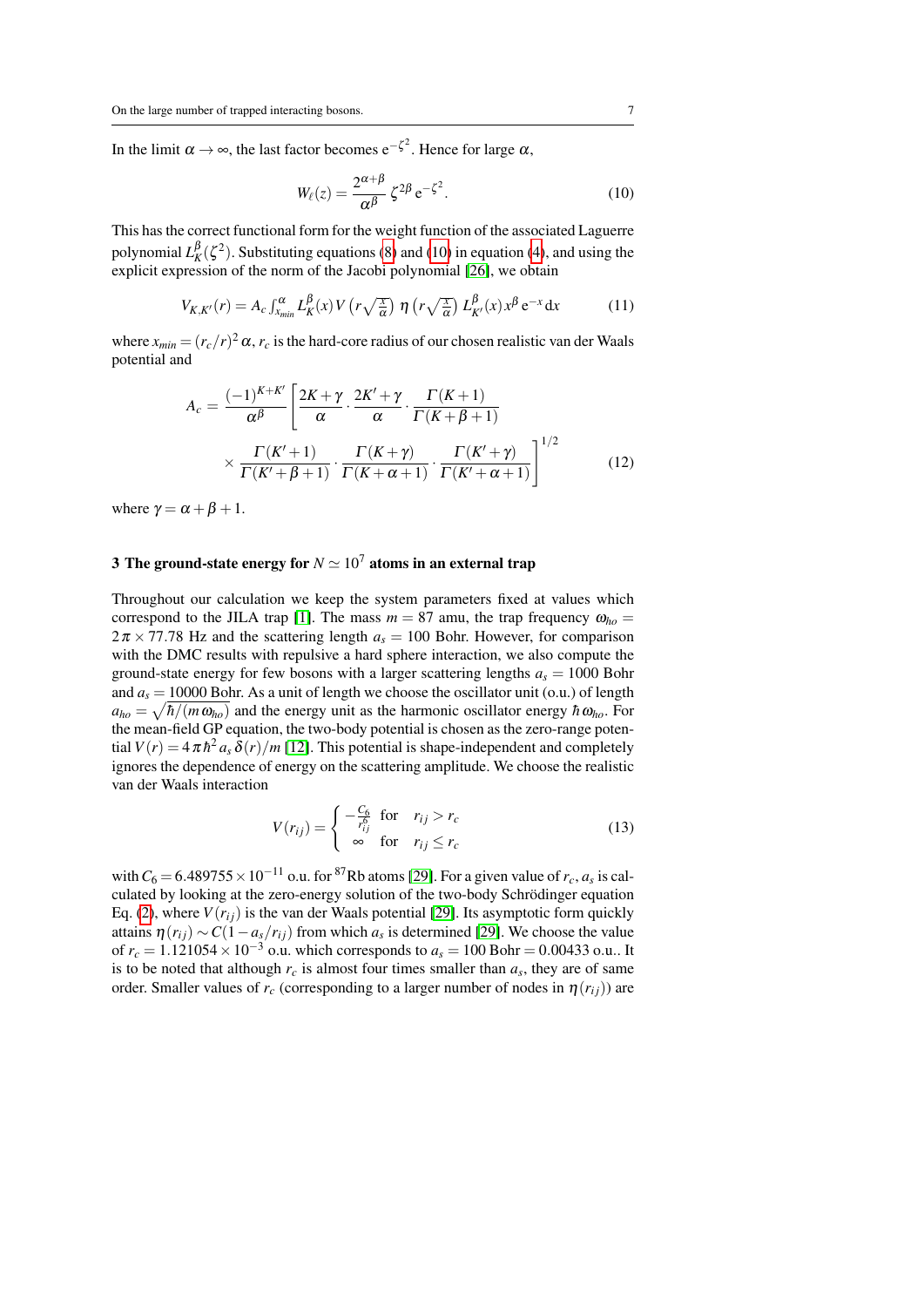not chosen to avoid the presence of the many-body bound states and clustering. It should also be noted that for hard-sphere scattering, the effective range  $r_e$  increases linearly with  $a_s$ , as  $r_e = \frac{2}{3}a_s$ , whereas for the van der Waals potential  $r_e$  is determined from  $a<sub>s</sub>$  by [\[30\]](#page-18-9)

$$
\frac{r_e}{\beta_6} = \left(\frac{2}{3x_e}\right) \frac{1}{(a_s/\beta_6)^2} \left\{ 1 + \left[1 - x_e \left(\frac{a_s}{\beta_6}\right)\right]^2 \right\},\tag{14}
$$

where  $\beta_6 = (mC_6/\hbar^2)^{1/4}$  and  $x_e = \left[\Gamma(\frac{1}{4})\right]^2/2\pi$ . The calculated value of  $r_e$  for our present work is  $1.251 \times 10^{-3}$  o.u. which is comparable with but greater than the value of *rc*, as expected.

As pointed earlier, the lowest eigen potential  $\omega_0(r)$  is treated as the many-body effective potential which describe the collective phenomena of a dilute BEC. This is also in good agreement with experimental situation. As at the ultra-cold temperature all the individual atoms in the condensate lie within a single de-Broglie wavelength, the condensate is treated as a single lump of quantum stuff. However, before calculating the ground-state energies, it is indeed required to check the convergence for  $N = 10<sup>7</sup>$  atoms. With the increase in the number of particles *N*, the effective interaction  $Na<sub>s</sub>$  increases, the condensate becomes more repulsive. The condensate density is pushed out as its average radius increases sharply. So higher *Kmax* may be needed for convergence of the ground state for larger *N*. In Fig. [1](#page-8-0) we plot  $\omega_0(r)$  as a function of *r* for  $K_{max} = 2, 4, 6, 8$  and 10 with  $N = 10<sup>7</sup>$  and observe a very fast convergence. Although after  $K_{max} = 4$ , all the graphs appear to overlap completely as seen in the Fig. [1,](#page-8-0) still we noticed that the minimum of the effective potential decreases very slowly (which is not visible in the figure) as *Kmax* increases. This is consistent with the Rayleigh-Ritz principle. So, throughout our calculation we fix  $K_{max} = 8$  and calculate the ground state energy per particle. In Table [1,](#page-8-1) we compare our many-body results with the TF, GP and MGP results for different diluteness of the condensate given by  $na_s^3$ . We evaluate the gas parameter  $na_s^3$  at the center of the trap which can be directly expressed in terms of relevant parameters as [\[12\]](#page-17-11)

$$
n(0) a_s^3 = \frac{15^{2/5}}{8\pi} \left( N^{1/6} \frac{a_s}{a_{ho}} \right)^{12/5}
$$
 (15)

Note that the value of  $n(0) a_s^3$  is deliberately kept  $<< 1$  to justify the usage of the two-body correlated basis functions. Comparison with the MGP is needed for better justification as the MGP includes the correction due to quantum fluctuations.

We calculate the GP energy by solving the standard GP energy functional

$$
E_{GP}[\Psi] = \int \mathrm{d}\mathbf{r} \left[ \frac{\hbar^2}{2m} \left| \nabla \Psi \right|^2 + \frac{1}{2} m \omega_{ho}^2 r^2 \left| \Psi \right|^2 + \frac{2\pi \hbar^2 a_s}{m} \left| \Psi \right|^4 \right]. \tag{16}
$$

and the MGP energy is calculated by solving

<span id="page-7-0"></span>
$$
E_{MGP}[\Psi] = \int \mathrm{d}\mathbf{r} \left[ \frac{\hbar^2}{2m} \left| \nabla \Psi \right|^2 + \frac{1}{2} m \omega_{ho}^2 r^2 \left| \Psi \right|^2 + \frac{2\pi \hbar^2 a_s}{m} \left| \Psi \right|^4 \left( 1 + \frac{128 a_s^{3/2}}{15\sqrt{\pi}} \left| \Psi \right| \right) \right]. \tag{17}
$$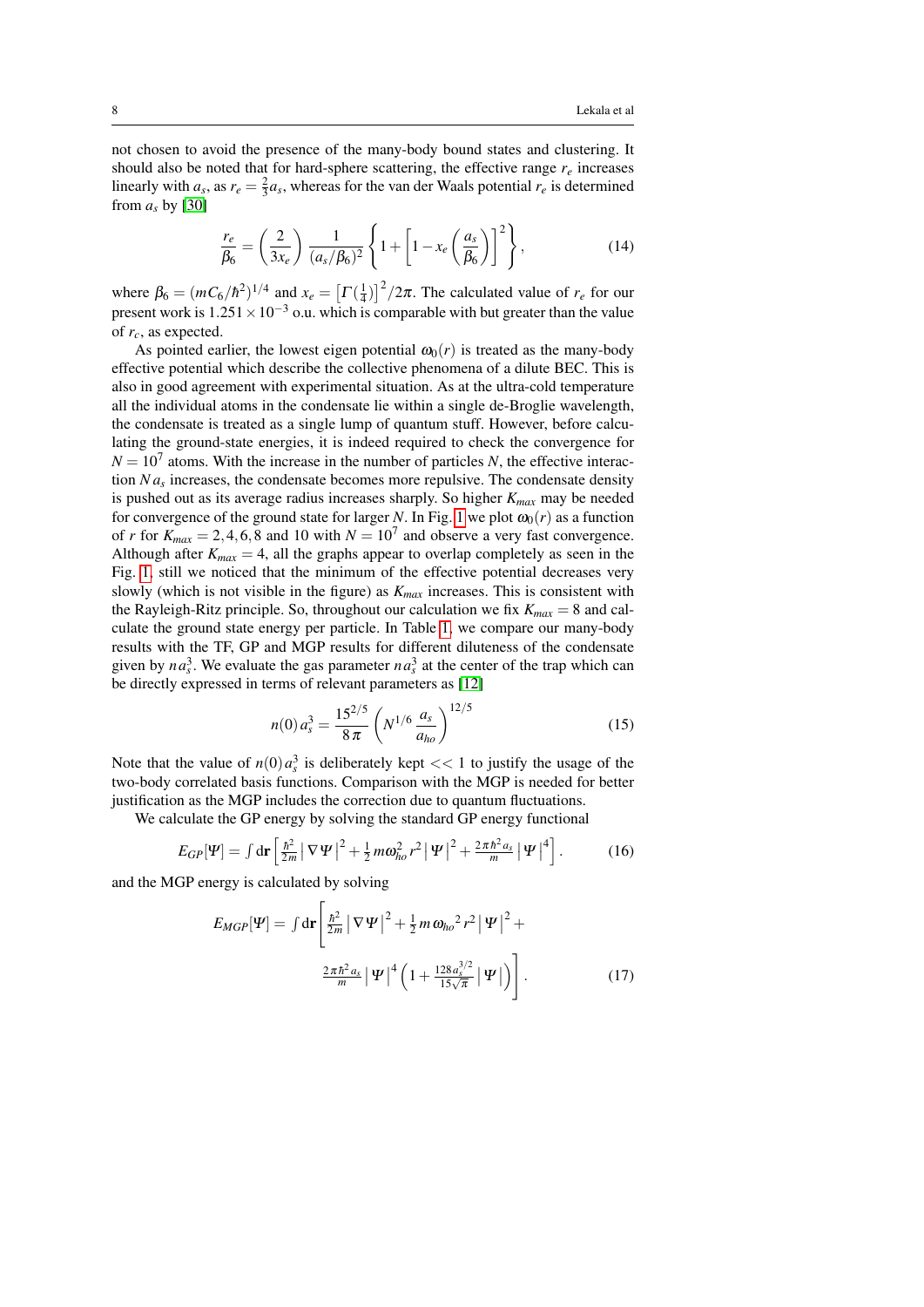

<span id="page-8-0"></span>Fig. 1 (color online) Plot of the effective potential  $\omega_0$  (in o.u.) as a function of the hyperradius *r* (in o.u.) for different values of  $K_{max}$  for 10<sup>7</sup> atoms in the trap. We have set the zero of the ordinate at the minimum  $\omega_{min}$  (= 794854262.3813 o.u.) of the effective potential  $\omega_0(r)$  for  $K_{max} = 10$ .

<span id="page-8-1"></span>Table 1 Ground-state energy per particle (in o.u.) for  ${}^{87}Rb$  atoms. Results in the TF approximation, solving the GP, MGP and the CPHEL (CPHEM using the Laguerre polynomial) are presented in unit of  $(h\omega_{ho})$ . The results of the correlated Hartree HNC equation [Eq. (17) of Ref [\[17\]](#page-17-16)] are also included.

| N               | $n(0) a_s^3$           | TF    | GP    | <b>MGP</b> | CPHEL | HNC.  |
|-----------------|------------------------|-------|-------|------------|-------|-------|
| $10^3$          | $3.961 \times 10^{-6}$ | 1.90  | 2.42  | 2.43       | 2.43  | 2.43  |
| 10 <sup>4</sup> | $9.949 \times 10^{-6}$ | 4.76  | 5.04  | 5.08       | 5.19  | 5.04  |
| 10 <sup>5</sup> | $2.499 \times 10^{-5}$ | 11.96 | 12.10 | 12.25      | 12.67 | 12.20 |
| 10 <sup>6</sup> | $6.277 \times 10^{-5}$ | 30.05 | 30.12 | 30.66      | 31.67 | 30.48 |
| 10 <sup>7</sup> | $1.577 \times 10^{-4}$ | 75.49 | 75.52 | 77.48      | 79.48 | 76.85 |

The additional term in Eq. [\(17\)](#page-7-0) basically adds quantum corrections to the mean-field effective potential. The TF energy is calculated by using a simple analytic expression [\[12\]](#page-17-11). All the results are presented in Table [1.](#page-8-1)

We observe that our many-body ground state energy is almost indistinguishable from those of both the GP and MGP for small *N*, as expected. However, for larger *N*, we observe that our many-body results are consistently closer to the MGP results. Note that the TF results are always lower than both the GP and many-body results as the kinetic energy term is completely ignored in the TF limit. We calculate the correlation energy [\[31\]](#page-18-10)

$$
E_{corr}^{GP} = \frac{E_{\text{many-body}} - E_{\text{GP}}}{E_{\text{many-body}}}
$$

as a measure of the small deviation of the mean-field GP and the TF results from our many-body results. We present our results in Fig. [2](#page-9-0) and observe that both  $E_{corr}^{TF}$  and *E GP corr* converge to the same very small value at the very large particle-number limit. This reaffirms that the ground state properties of a dilute BEC in the truly thermodynamic limit should be correctly described by the TF equation. In the same table (Ta-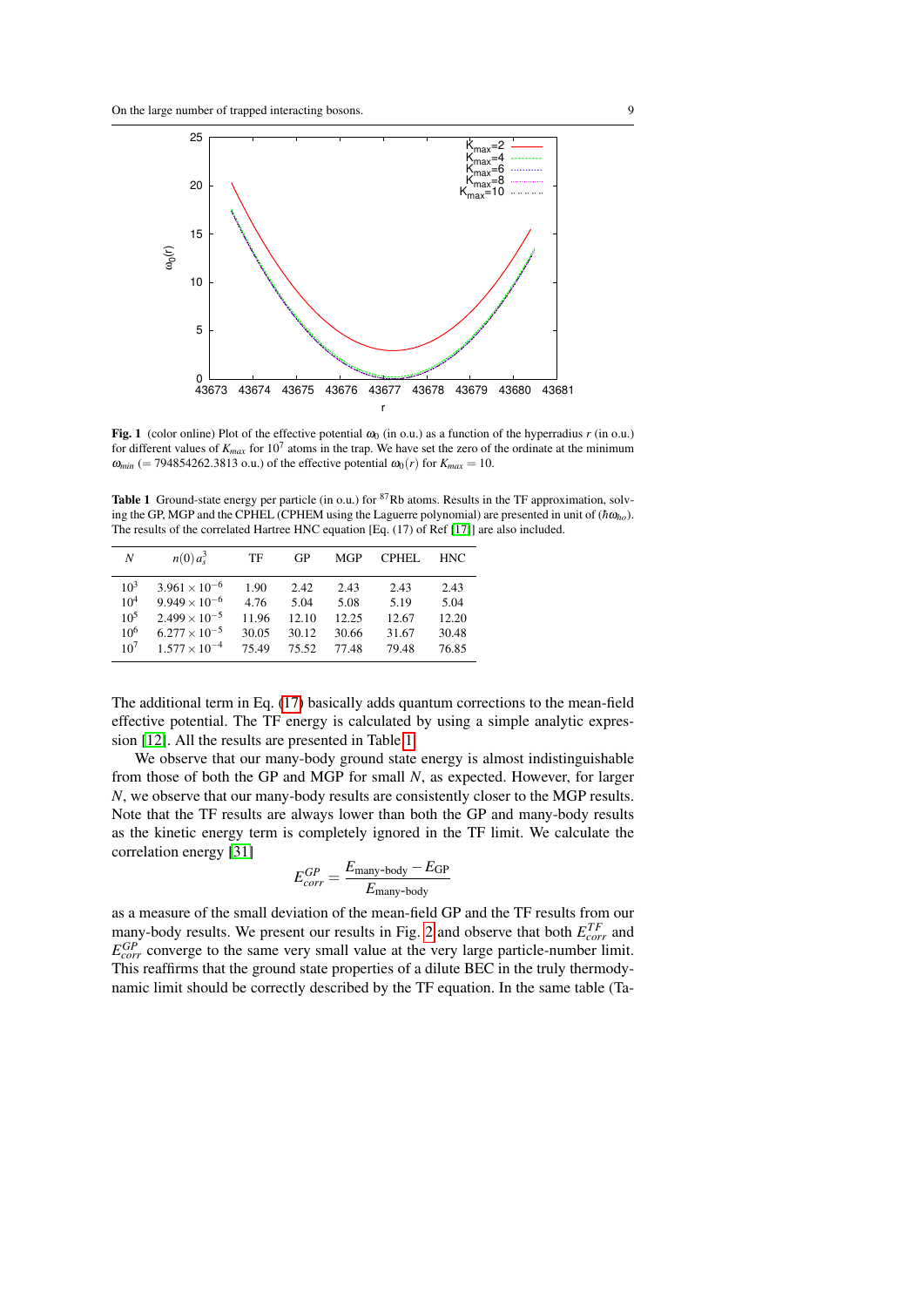

<span id="page-9-0"></span>Fig. 2 (color online) The normalized correlation energy calculated using the TF ( $E_{corr}^{TF}$ ) and the GP ( $E_{corr}^{GP}$ ) energies as a function of log*N*.

ble [1\)](#page-8-1), we also compare our results with the correlated Hartree HNC results (solution of eq. (17) of Ref [\[17\]](#page-17-16)) which utilizes hard sphere bosons. We find that our manybody energies are larger than the HNC results. The presence of a hard-core part in the van der Waals interaction produces an excluded volume. Therefore, for the same *N*, our many-body method should produce larger clusters than the GP and the HNC, and hence, has a larger contribution from the harmonic trapping potential. Of course there is also the effect of the attractive tail of the van der Waals potential which tries to reduce the energy. However, in the dilute condition it does not have a significant contribution which can be detected experimentally. Therefore, the combined effect of a hard core and an attractive tail along with the presence of a centrifugal repulsion term in the coupled differential equations make the CPHEL ground state energy more repulsive. As expected, this term will have a larger contribution for larger *N* as shown in Table [1.](#page-8-1)

Before addressing the validity of the SIA for large *N*, it is instructive to have an estimation of the accuracy of our two-body correlated basis function method. Thus we compare the CPHEM results with the available DMC results [\[16\]](#page-17-15), which are essentially exact. For completeness we also include the GP and the MGP results. We have presented the total ground state energies for various numbers of bosons *N* interacting via a repulsive hard-sphere potential both for weak and strong interaction in Table [2.](#page-10-1) For  $a_s = 100$  Bohr, the CPHEM results are in good agreement with the DMC results which guarantees the applicability of two-body correlated basis function in the dilute regime. It further assures us to carry forward the calculations for large *N* where the DMC approach fails and our correlated basis functions approach works. It is also noted from Table [2](#page-10-1) that the relative difference between the DMC and the CPHEM results is almost of the order of  $10^{-3}$  for  $a_s = 100$  Bohr. Although we are not interested in the strong interaction in the present work, we also report results for larger *a<sup>s</sup>* , for completeness. The relative difference between the DMC and the CPHEM results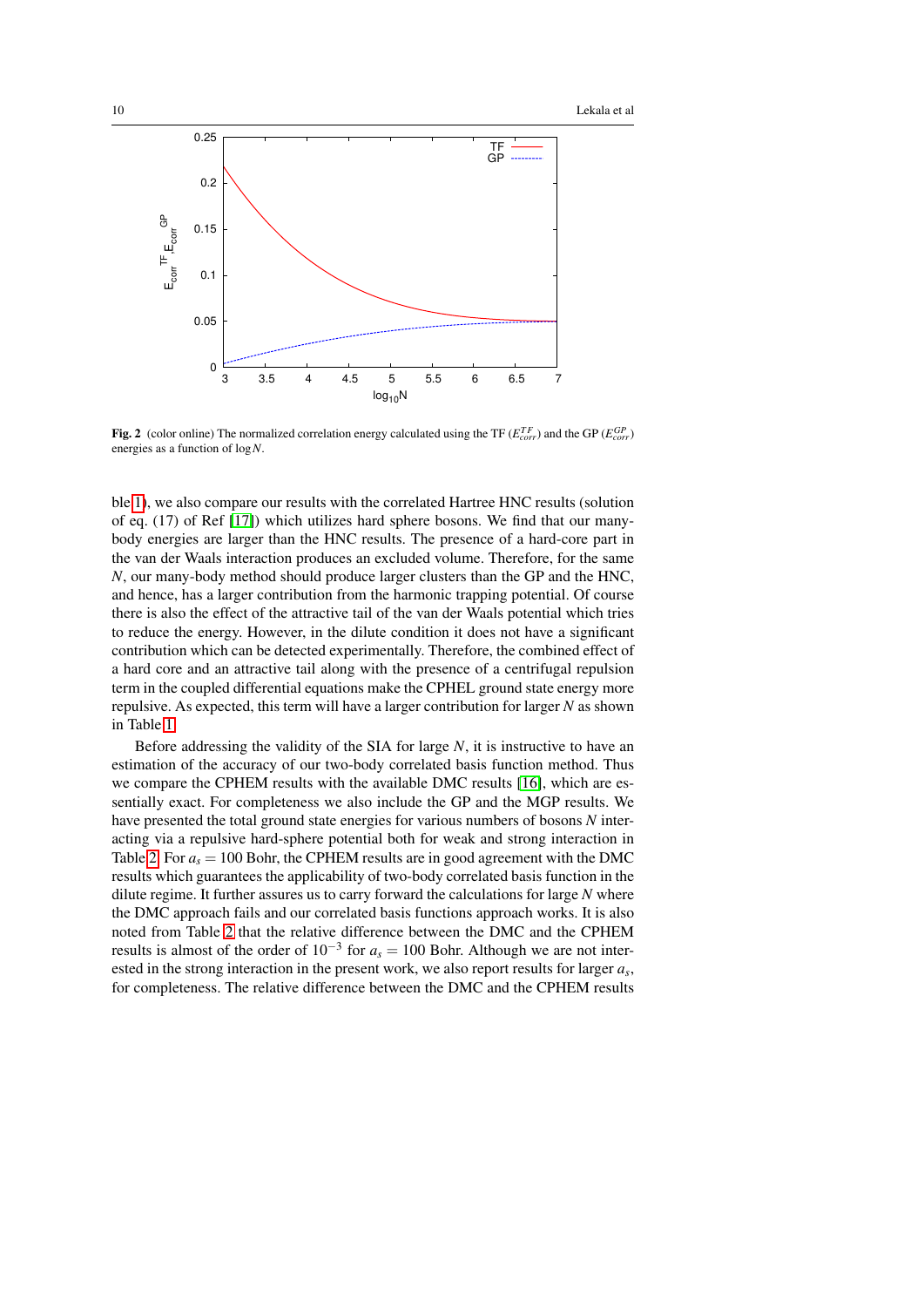is again of the order of  $10^{-3}$  for  $a_s = 1000$  Bohr while for  $a_s = 10000$  Bohr the relative difference is of the order of 10−<sup>1</sup> or more. We may conclude that for stronger interactions, the inclusion of higher body correlations may be required.

<span id="page-10-1"></span>**Table 2** The ground-state energy (in o.u.) for <sup>87</sup>Rb atoms. The *s*-wave scattering length  $a_s$  is also in o.u.. Results of the DMC [\[16\]](#page-17-15), the GP, the MGP and the CPHEM are also presented. The DMC and the CPHEM results are reported for the repulsive hard-sphere interaction.

| a <sub>s</sub> | N  | DMC    | GP     | <b>MGP</b> | <b>CPHEM</b> |
|----------------|----|--------|--------|------------|--------------|
| 100            | 3  | 4.510  | 4.510  | 4.510      | 4.506        |
|                | 5  | 7.534  | 7.534  | 7.534      | 7.531        |
|                | 10 | 15.153 | 15.153 | 15.153     | 15.143       |
|                | 20 | 30.640 | 30.638 | 30.639     | 30.622       |
| 1000           | 3  | 4.603  | 4.600  | 4.602      | 4.575        |
|                | 5  | 7.835  | 7.826  | 7.834      | 7.775        |
|                | 10 | 16.426 | 16.383 | 16.426     | 16.280       |
|                | 20 | 35.475 | 35.293 | 35.497     | 35.180       |
| 10000          | 3  | 5.553  | 5.329  | 5.611      | 5.055        |
|                | 5  | 10.577 | 9.901  | 10.722     | 9.471        |
|                | 10 | 26.22  | 23.61  | 26.84      | 23.072       |
|                | 20 | 66.9   | 57.9   | 68.5       | 50.678       |

#### <span id="page-10-0"></span>4 The shape-independent approximation

To conclusively address the issue of validity of the SIA, a detailed study of the ground-state energies over a wide range of the *C*<sup>6</sup> parameter is required. Although some papers [\[32,](#page-18-11) [33,](#page-18-12) [34,](#page-18-13) [35,](#page-18-14) [16\]](#page-17-15) present interesting discussions of this issue, none of them considers the wide range of *N* and none use the realistic inter-atomic interaction. Considering few tens of atoms in the trap, it is shown that the many-body results approach closer to the mean-field results when the number of particles *N* in the trap increases. It can be intuitively understood that tthe system becomes more classical with increasing *N*. In fact, the SIA is valid for a truly finite number of atoms (few tens) and in the extremely dilute condition. However, our present calculation starts with only a few atoms and goes up to the order of millions of atoms in the trap. This requires a deeper and thorough study of the validity of the SIA for such a wide range of *N*. Using the van der Waals interaction instead of the hard-sphere interaction, it is very easy to study the effect of the long-range attractive tail in the ground-state properties of the BEC and to observe its universal behavior.

We tune the  $C_6$  parameter and by changing the cutoff radius  $r_c$ , we fix the scattering length *a<sup>s</sup>* to 100 Bohr, which mimics the JILA experiment. The calculated many-body results together with the GP and MGP results are presented in Table [3.](#page-11-0) Again we observe that the many-body ground state energy is almost indistinguishable for up to a few thousands of atoms. For larger *N*, the ground-state energies deviate slightly and the relative change is almost negligible. To have an estimation, we consider the relative change for two extreme choices of  $C_6$ . When the value of  $C_6$  for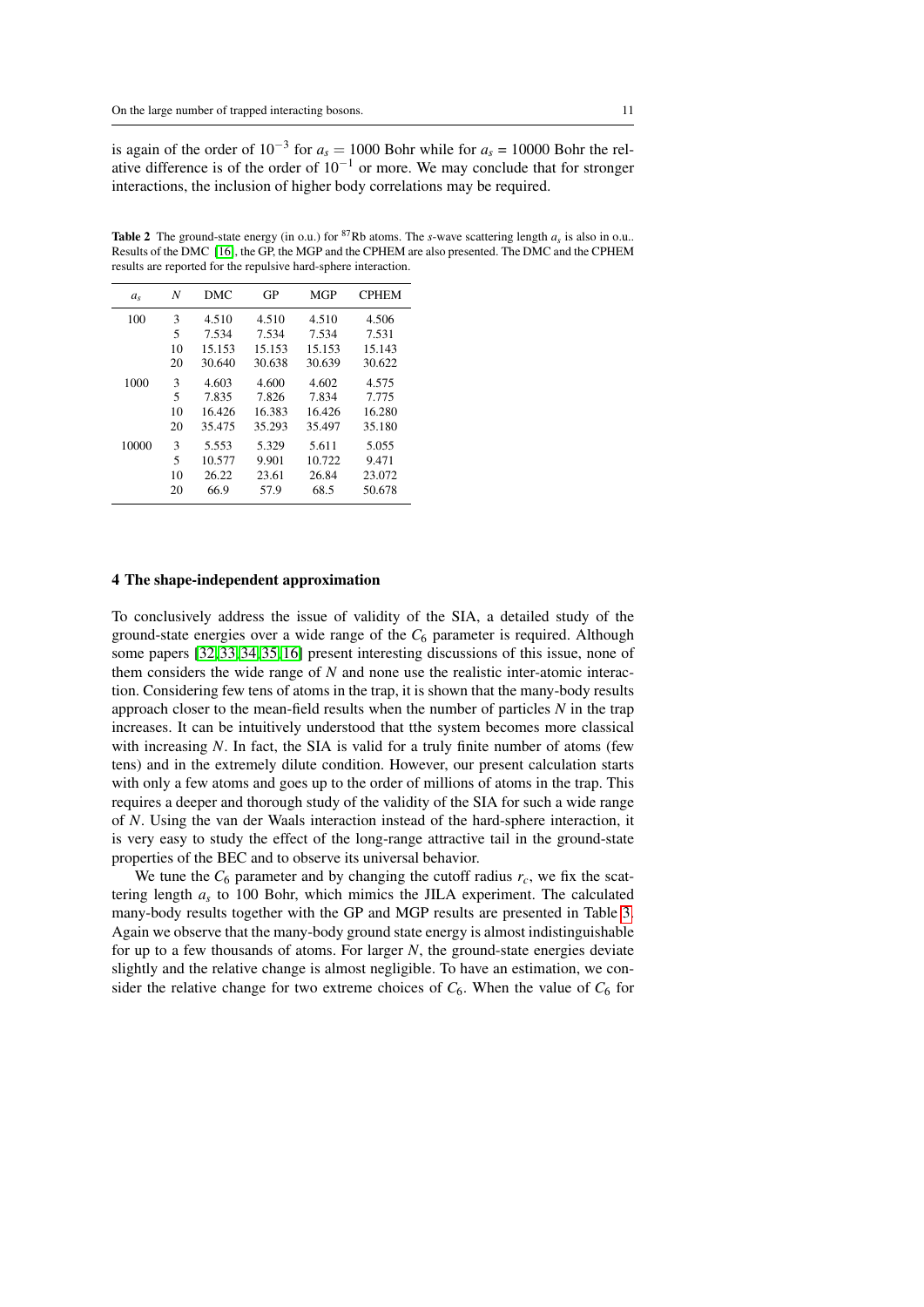these two choices was varied by a factor of  $\frac{9}{5} = 1.8$ , the ground-state energy for the largest choice of the number of atoms ( $N = 10^7$ ) varied by a factor of  $\frac{79.8}{79.2} = 1.0073$ . This indicates that the ground-state energy is almost insensitive to the exact value of  $C_6$  for a wide range of *N* within the given density parameter  $n a_s^3 \ll 1$ . Thus, the ground-state energy considerably satisfies the SIA.

<span id="page-11-0"></span>Table 3 Ground-state energies per particle calculated by CPHEL (CPHEM using the Laguerre polynomial) in o.u. for different values of  $C_6$  for  $3 \le N \le 10^7$  atoms in the Rb condensate. All values of  $C_6$  (given in o.u. in the top line of columns 2 to 6) correspond to the same scattering length  $a_s = 100$  Bohr. The GP and MGP results are presented for comparison.

| N               | $5 \times 10^{-11}$ | $6.489 \times 10^{-11}$ | $7 \times 10^{-11}$ | $8 \times 10^{-11}$ | $9 \times 10^{-11}$ | GP    | <b>MGP</b> |
|-----------------|---------------------|-------------------------|---------------------|---------------------|---------------------|-------|------------|
| 3               | 1.512               | 1.512                   | 1.512               | 1.512               | 1.512               | 1.511 | 1.511      |
| 5               | 1.519               | 1.519                   | 1.519               | 1.519               | 1.519               | 1.514 | 1.515      |
| 10              | 1.522               | 1.522                   | 1.522               | 1.522               | 1.522               | 1.517 | 1.519      |
| 20              | 1.548               | 1.547                   | 1.547               | 1.547               | 1.547               | 1.533 | 1.535      |
| 100             | 1.678               | 1.677                   | 1.677               | 1.676               | 1.676               | 1.652 | 1.653      |
| $10^3$          | 2.435               | 2.434                   | 2.432               | 2.432               | 2.430               | 2.424 | 2.43       |
| 10 <sup>4</sup> | 5.199               | 5.198                   | 5.194               | 5.188               | 5.182               | 5.08  | 5.08       |
| $10^5$          | 12.70               | 12.68                   | 12.66               | 12.64               | 12.62               | 12.10 | 12.25      |
| 10 <sup>6</sup> | 31.75               | 31.68                   | 31.64               | 31.60               | 31.56               | 30.12 | 30.66      |
| 10 <sup>7</sup> | 79.80               | 79.56                   | 79.42               | 79.31               | 79.22               | 75.52 | 77.48      |

Next we compare the one-body density for various  $C_6$  parameters and for a wide range of *N*. Although we have reported some results on the one-body density for smaller *N* and have observed an appreciable effect of finite size, in the present work we are interested in the thermodynamic limit. The one-body density is a key quantity as it contains information regarding one-particle aspect of the condensate and can be indirectly measured in the interferometry experiments. We define it as the probability density of finding a particle at a distance  $r_k$  from the centre of mass of the condensate [\[36\]](#page-18-15)

<span id="page-11-1"></span>
$$
R_1(\mathbf{r}_k) = \int_{\tau'} |\Psi|^2 \mathrm{d}\tau' \tag{18}
$$

where  $\Psi$  is the full many-body wave function and the integral over the hypervolume  $\tau'$  excludes the variable  $r_k$ . In Fig. [3](#page-12-1) we present the calculated one-body density for  $N = 10$  atoms in the trap and compare with the GP results. The calculated onebody density for various values of *C*<sup>6</sup> perfectly match with the GP results which confirms our previous observations. In Fig. [4](#page-13-0) we plot the one-body density for  $N =$  $10<sup>4</sup>$  atoms (panel (a)) and for  $N = 10<sup>5</sup>$  atoms (panel (b)) in the trap, and compared with the GP results. The density profiles calculated from the GP equation have the same qualitative features, however, disagreement remains in the peak value of the density distribution as well as in the extension of the density profile, which will be discussed later. We plot the enlarged profile of the one-body density near the peak [panel(c) for  $N = 10^4$  and panel(d) for  $N = 10^5$ ] and near the tail part [panel(e) for  $N = 10<sup>4</sup>$  and panel(f) for  $N = 10<sup>5</sup>$ ] for various  $C_6$  parameters. It is seen that all the many-body results calculated for various  $C_6$  and having the same scattering length  $a_s$ are almost indistinguishable and may not be detected in an experiment. This means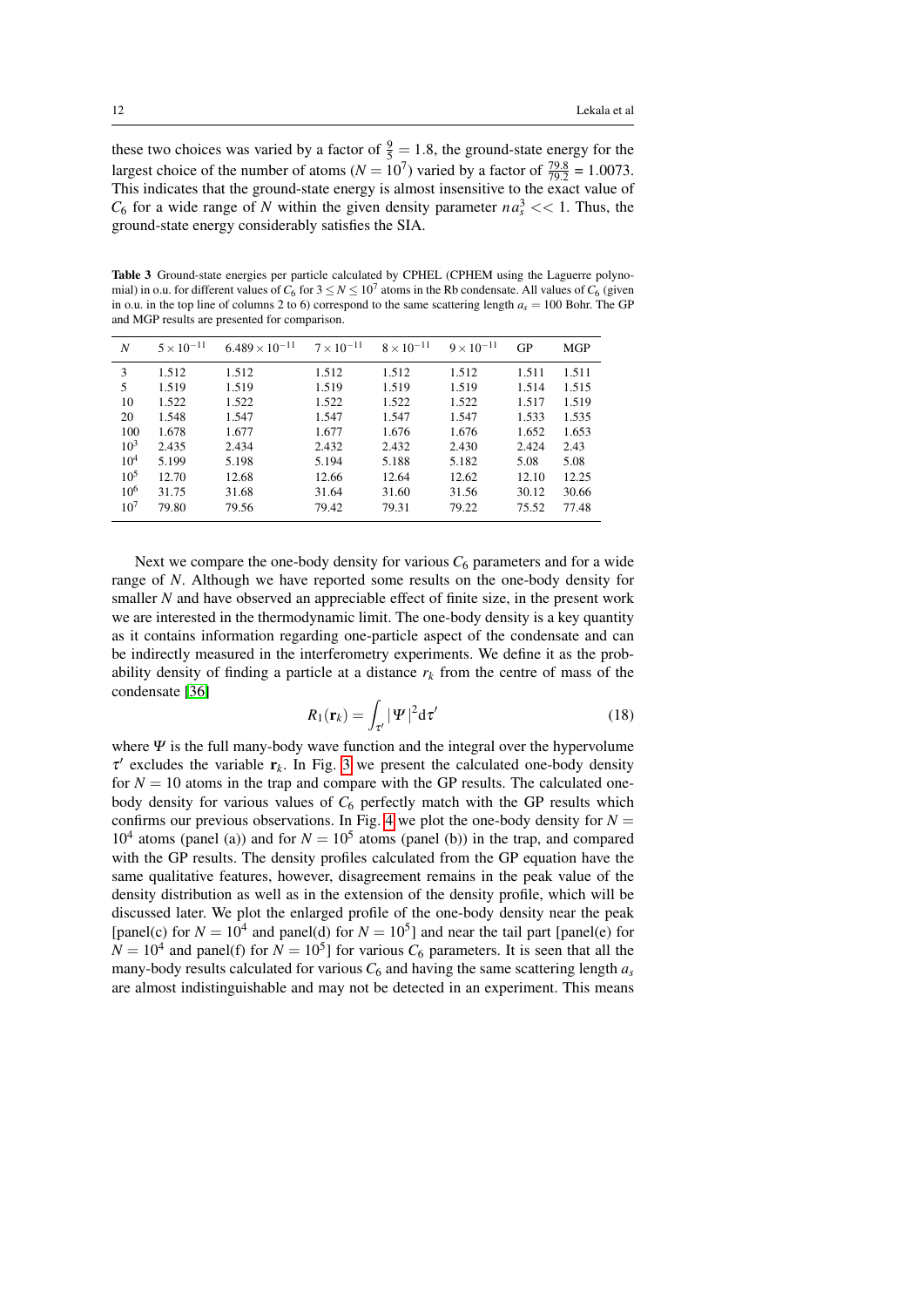that in the dilute regime  $(n a_s^3 \ll 1)$ , the condensate is well described by the single parameter *a<sup>s</sup>* .

The disagreement between the many-body results and the GP results at the peak value needs additional discussion for which we plot the one-body density in Fig. [5,](#page-14-0) having the same value of the effective repulsive interaction *N a<sup>s</sup>* , but different choices of *N* and  $a_s$ . The actual two-body attraction is determined by the integration  $4\pi \int_{r_c}^{\infty} V(r) \eta(r) r^2 dr$ . In a many-body calculation which uses the van der Waals potential having a long attractive tail  $-C_6/r^6$ , the net effective interaction is more attractive than in the GP case. Being more repulsive, the GP treatment lowers the central density and expands the density distribution. It is clearly seen that for the choice of  $a_s = 0.0433$  o.u.  $=$ 1000 Bohr and  $N = 10000$ , the many-body results perfectly agree with the GP and MGP results at the peak value. Thus keeping *N a<sup>s</sup>* constant, one can make the effect of repulsion stronger by appropriately choosing *N* and *a<sup>s</sup>* . By gradually increasing *as* , the effect of the repulsive interaction increases in our many-body calculation, the central peak gradually shifts downward and extended outward, while the mean-field results are independent of the separate choices of the number of atoms and scattering length. This supports the observed effect of using finite number of atoms in the many-body calculations, which has been discussed earlier in many contexts.



<span id="page-12-1"></span>Fig. 3 (color online) Plot of the one-body density  $R_1(r_k)$  for  $N = 10^{87}$ Rb atoms in the condensate for various  $C_6$  values corresponding to the same  $a_s = 100$  Bohr ( $n a_s^3 \sim 10^{-6}$ ). The corresponding GP and MGP results are also presented for comparison.  $R_1(r_k)$  is calculated using Eq. [\(18\)](#page-11-1) with Ψ obtained from the CPHEL, GP and MGP respectively.

## <span id="page-12-0"></span>5 Collective excitations at low energy

It was already pointed out that the low-energy collective excitations provide valuable information about the interaction, while the high-lying excitations are of single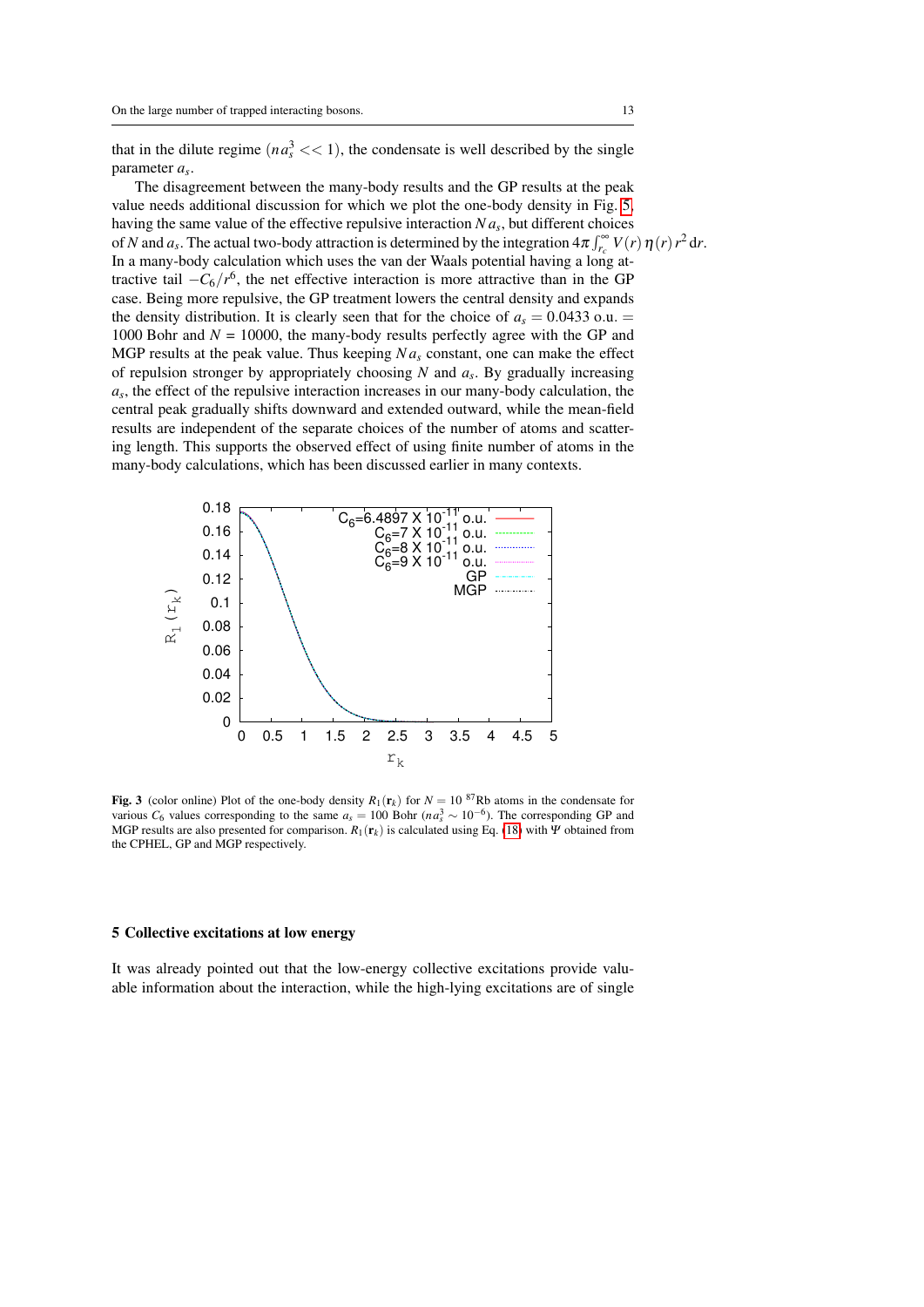

<span id="page-13-0"></span>**Fig. 4** (color online) One-body densities  $R_1(\mathbf{r}_k)$  for various  $C_6$  corresponding to the same  $a_s = 100$  Bohr are plotted for (a)  $N = 10000$  ( $na_s^3 \sim 10^{-3}$ ) and (b)  $N = 100000$  ( $na_s^3 \sim 10^{-4}$ ). For comparison the corresponding GP and MGP results are also plotted.  $R_1(r_k)$  is calculated using Eq. [\(18\)](#page-11-1) with Ψ obtained from the CPHEL, GP and MGP respectively. To highlight the effect of shape dependence of the interacting potential we present the enlarged view of the peak portions of the curves in panel (c) (for  $N = 10000$ ) and (d) (for  $N = 100000$ ), and the corresponding tail portions in the panel (e) and panel (f) respectively.

particle nature and are useful for the study of statistical properties. In our present picture, the collective motion of the condensate in the hyperradial space takes place in the effective potential  $\omega_0(r)$ . The ground state in this well gives the ground-state energy  $E_{00}$  of the condensate corresponding to  $n = 0$  and  $\ell = 0$ . We use the notation  $E_{n\ell}$  for the energy (in o.u.) of the *n*-th radial excitation of the  $\ell$ -th surface mode. The monopole frequency  $\omega_{M1}$  is defined as the lowest hyperradial excitation corresponding to the breathing mode ( $\ell = 0$ ) and is calculated as  $\omega_{M1} = E_{10} - E_{00}$ . For  $\ell \neq 0$ we get the surface modes which can be calculated as hyperradial excitations in the eigen potential  $\omega_{\ell}(r)$  corresponding to different values of  $\ell$ . However, large inaccu-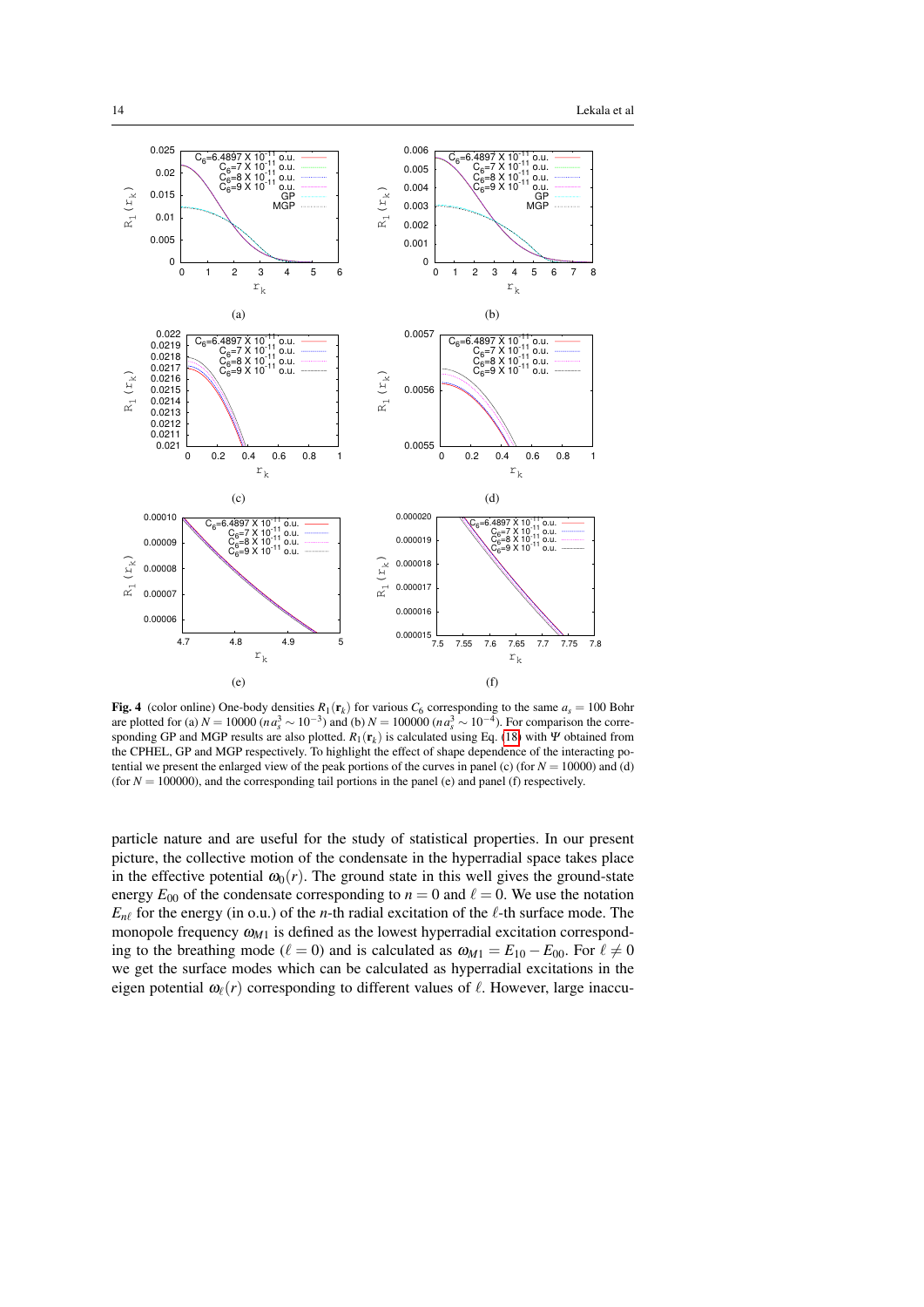

<span id="page-14-0"></span>**Fig. 5** (color online) Plot of the one-body density  $R_1(\mathbf{r}_k)$  for a fixed  $N a_s$  but different combinations of N and  $a_s$ . The corresponding GP and MGP results are also plotted for comparison.  $R_1(\mathbf{r}_k)$  is calculated using Eq. [\(18\)](#page-11-1) with  $\Psi$  obtained from CPHEL, GP and MGP respectively.

racy relating to the calculation of the off-diagonal potential matrix elements for  $\ell \neq 0$ and difficulties with the slow converge present challenges. For large *N*, we observed that the diagonal hypercentrifugal term is very large which contributes most to the potential matrix. Hence we disregard  $\ell > 0$  contributions to the off-diagonal matrix elements and construct the effective potential  $\omega_{\ell}(r)$  in the hyperradial space for nonzero orbital angular momentum. In Fig. [6](#page-15-0) we plot several breathing mode excitation frequencies like  $\omega_{M1} = E_{10} - E_{00}$  (monopole),  $\omega_{M2} = E_{20} - E_{00}$  (second breathing mode),  $\omega_{M3} = E_{30} - E_{00}$  (third breathing mode) and  $\omega_{M4} = E_{40} - E_{00}$  (fourth breathing mode) as functions of log*N*. In the description of the breathing mode frequencies at the large *N* limit, it is important to calculate and compare frequencies of the different modes using the hydrodynamic (HD) model [\[6,](#page-17-5) [12\]](#page-17-11)

<span id="page-14-1"></span>
$$
\omega(n,\ell) = \omega_{ho}(2n^2 + 2n\ell + 3n + \ell)^{1/2}.
$$
 (19)

where  $\ell$  and *n* are the angular momentum quantum number and number of nodes in the radial solution, respectively. For quite a large *N*, when the dimensionless parameter  $N a_s/a_{ho}$  is large, the kinetic energy term in the ground state GP equation becomes negligibly small compared to mean-field term and one gets the TF approximation [\[12\]](#page-17-11). In the same limit the eigen frequencies are calculated using the hydrodynamic (HD) equation of superfluidity (Eq. [\(19\)](#page-14-1)). So the comparison of the many-body results to the HD prediction is well justified. Note that the HD equation (Eq. [\(19\)](#page-14-1)) depends only on  $n$  and  $\ell$  and not explicitly on  $N$ . Thus the effect of finite size correction does not appear here and the many-body results should coincide with HD results in the true thermodynamic limit although small deviation may exist for finite size system. In Fig. [6,](#page-15-0) all the breathing mode frequencies saturate at the large *N* limit. The asymptotic values for the several breathing modes are presented in Table [4](#page-15-1) and compared with the HD results. It is seen that the HD prediction is very accurate for the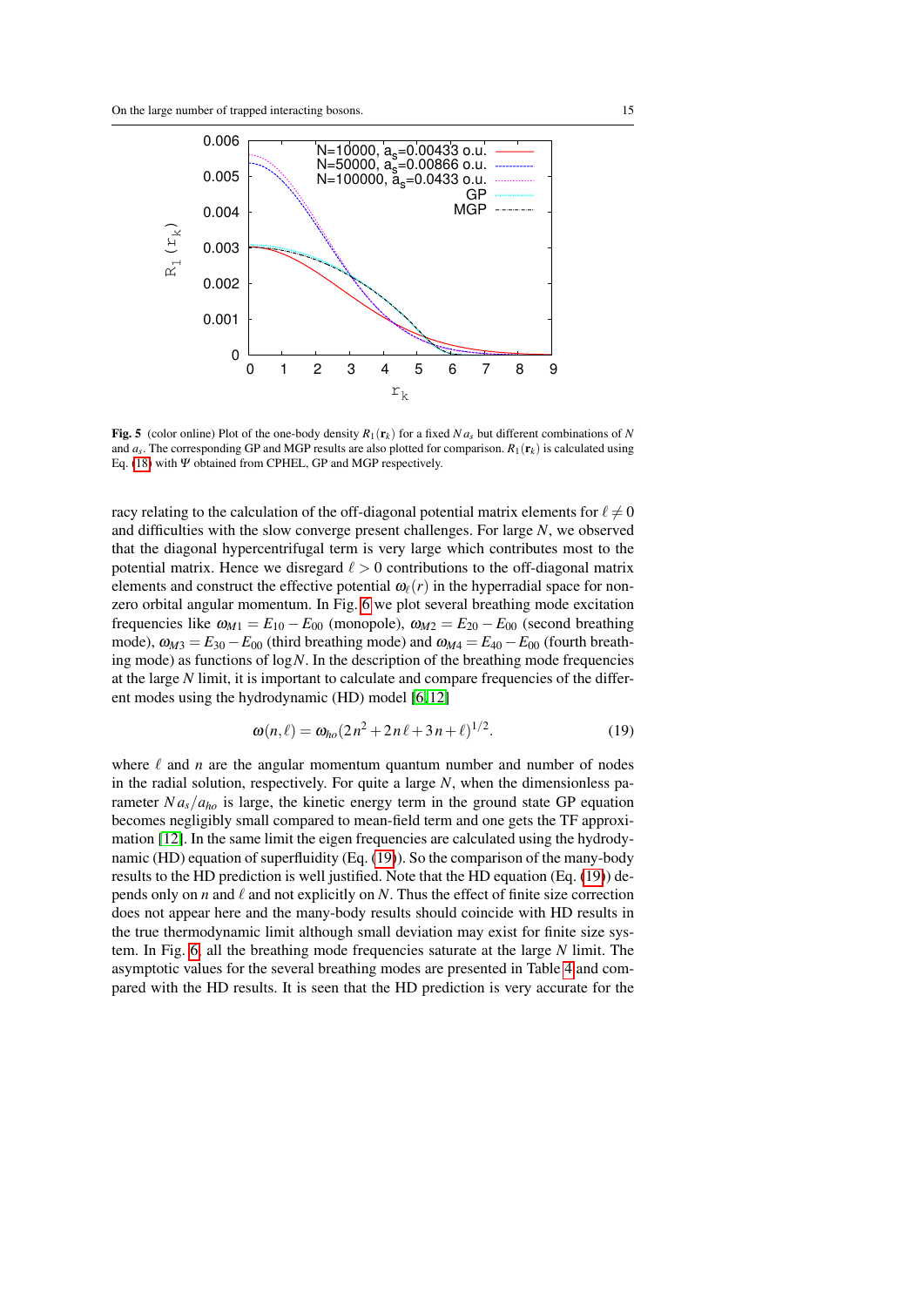

<span id="page-15-0"></span>Fig. 6 (color online) Plot of different breathing mode frequencies as a function of log*N*.

<span id="page-15-1"></span>Table 4 Comparison between the asymptotic values of several breathing mode frequencies calculated by the CPHEL and the HD predictions.

| $\omega_{Mn}$ | CPHEL | HD    |
|---------------|-------|-------|
| $\omega_{M1}$ | 2.236 | 2.236 |
| $\omega_{M2}$ | 4.468 | 3.742 |
| $\omega_{M3}$ | 6.702 | 5.196 |
| $\omega_{M4}$ | 8.936 | 6.633 |

description of the lowest excitation of large systems. However, we observe gradually increasing deviations as we go to higher modes. The slow but smooth increase in  $\omega_{Mn}$ with increase in *N* is visible in all four panels of Fig. [6,](#page-15-0) which basically manifests the finite size effect. The deviation from the HD results for larger *N* can be attributed to the following reason. In the calculation of  $\omega_l(r)$  for  $l > 0$  we have taken the contributions from the diagonal matrix element and neglected the off-diagonal matrix elements as we face numerical difficulty as discussed earlier. Though their contribution is practically insignificant compared to diagonal part, however, this approximation may not be true for higher modes.

Another aspect of the many-body calculation is to calculate the high-lying excitations which are of single particle nature. However, as mentioned earlier, we calculate the excitation spectrum by using the eigen potential and for the present calculation we consider  $\omega_0$  as the lowest eigen potential. This approximation is quite justified for the ground state and the low-lying excitations as shown in Fig. [7.](#page-16-1) For high-lying excitations, the effect of higher eigen potential may come in the picture and for the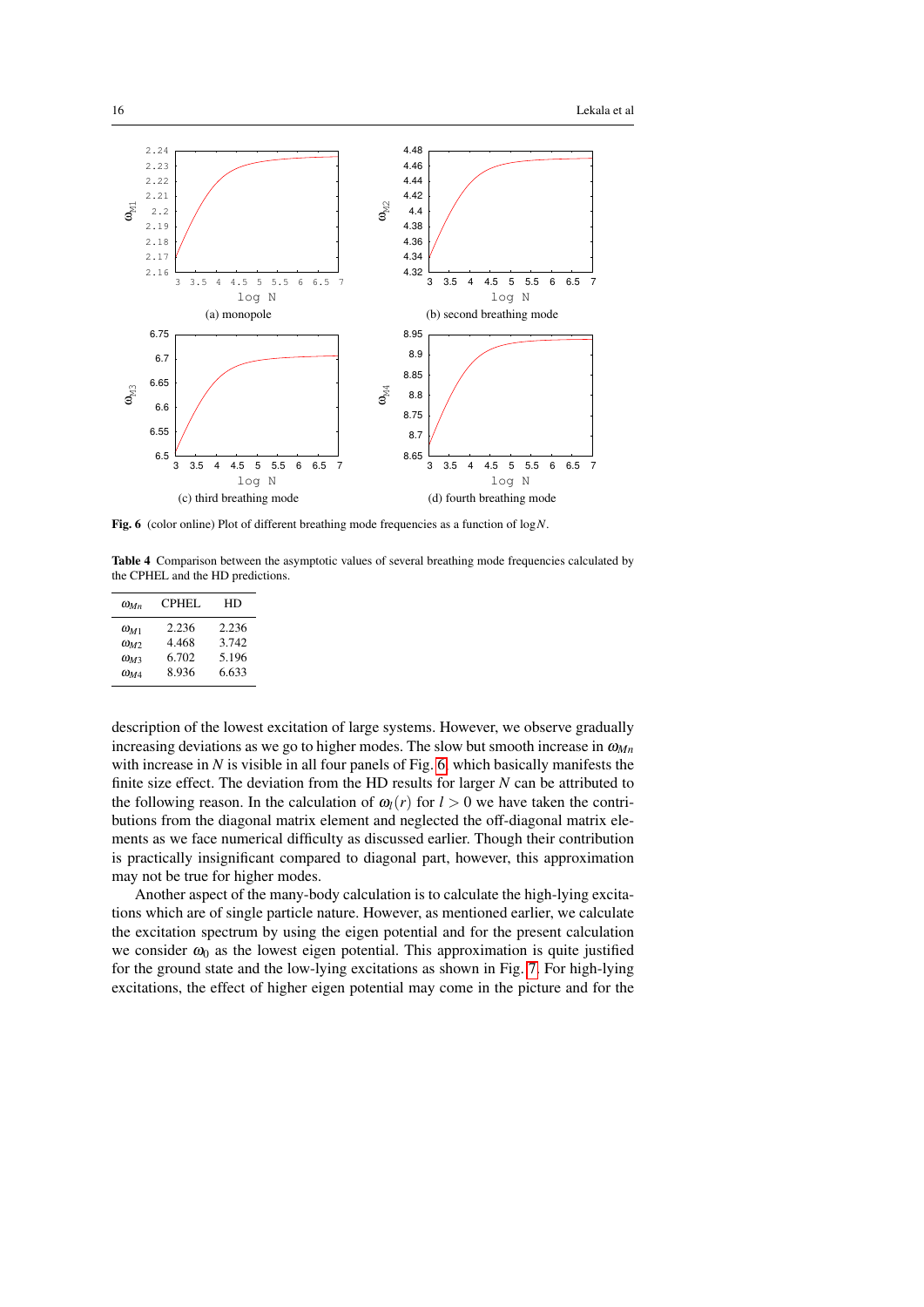accurate calculation of the high-lying excitations we must use the coupled adiabatic channels. Therefore, for the present manuscript we leave the calculation of high-lying excitations to future work.



<span id="page-16-1"></span>Fig. 7 (color online) Plot of the higher order (lowest four) eigen potentials  $\omega_\ell$  (in o.u.) for  $N = 10^7$ . We have set the zero of the ordinate at the minimum  $\omega_{min}$  (= 794854262.3821 o.u.) of the lowest eigen potential  $\omega_0(r)$ .

## <span id="page-16-0"></span>6 Summary and conclusion

We have calculated the ground-state energy, the one-body density and the low-lying excitation frequencies for a very large number of trapped bosons, which is close to the real experimental situation. We utilized the two-body correlated basis functions and used the van der Waals interaction as the inter-atomic interaction. The manybody method described in this manuscript can reveal realistic features of the trapped bosons. The most convenient and widely used tool in this direction is the mean-field GP equation which basically ignores inter-atomic correlation and uses the simple contact interaction. In that respect our many-body approach is a few steps ahead of the mean-field approach as by keeping all possible two-body correlations one can expect to address the beyond the mean-field effects. On the other hand the diffusion Monte-Carlo method is the exact many-body technique. However, due to computational difficulties it can handle only up to few hundreds of bosons in the trap, which is far from the real experimental situation. Our many-body method keeps only two-body correlations and can handle as many as  $10<sup>7</sup>$  atoms in the trap. The effect of only twobody correlations is relevant as the higher-body correlations are almost negligible in a dilute BEC.

In the first part of our calculation we applied the many-body approach for the calculation of ground-state energies. Comparison with the mean-field results through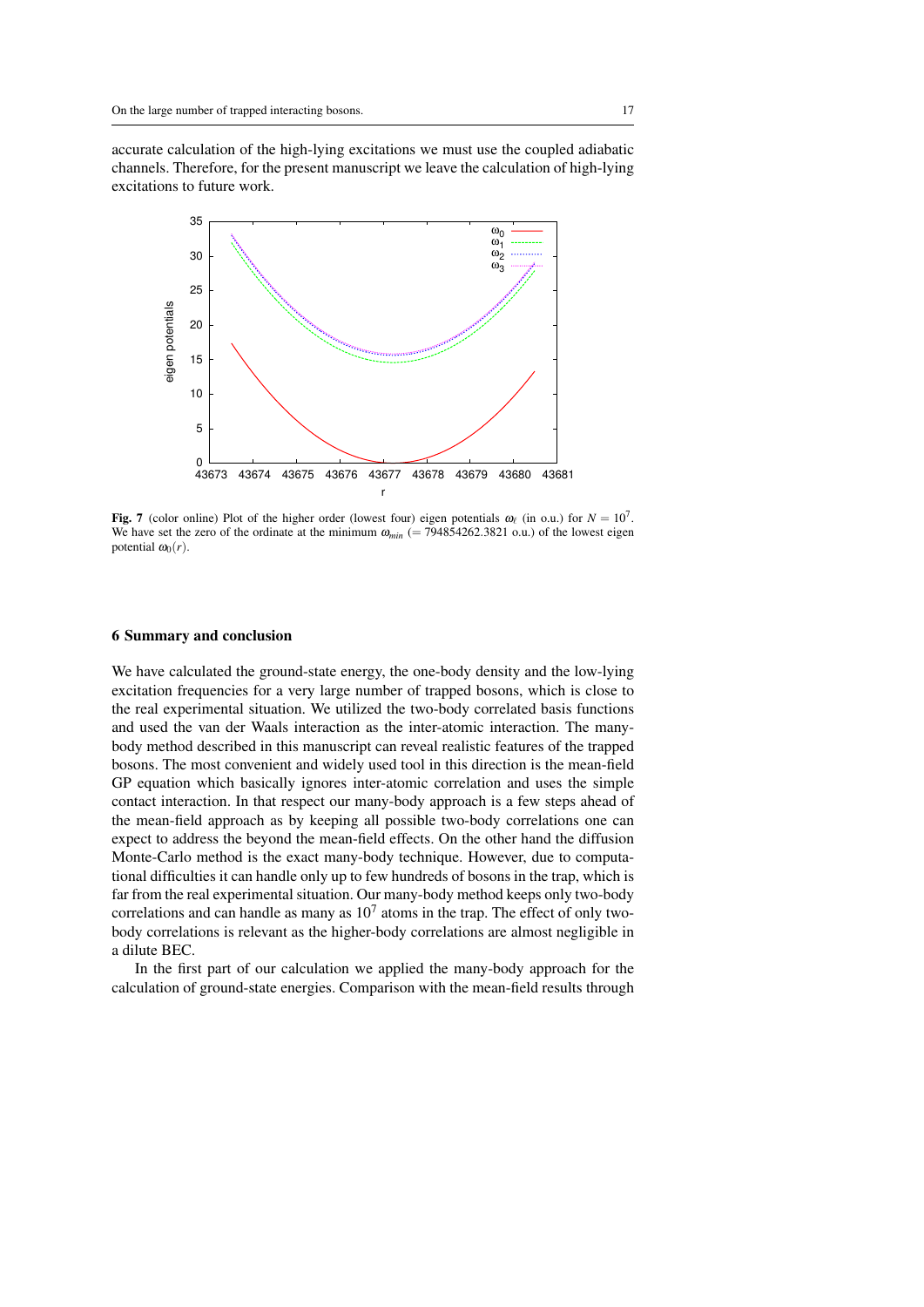the correlation energies with respect to the GP and TF results demonstrate that the BEC looses its many-body effects and becomes more classical at a truly large-particle limit. This can be understood from the fact that for a large effective repulsion (large  $\frac{N a_s}{a_{ho}}$  with  $a_s > 0$ ), particles are far apart from each other and the effect of interaction becomes small. The TF approximation well describes such a situation. Our present calculation also deals with the wide range of particle numbers and present an exhaustive study of the validity of the shape-independent approximation. However, another fundamental motivation of the present work is to study the collective excitations. We calculate several excited modes of breathing mode frequencies and compare with the HD model. We observe that the asymptotic value ( $N \rightarrow \infty$ ) of the lowest breathing mode (monopole frequency) exactly matches with the HD prediction. Whereas the higher breathing modes ( $\omega_{Mn}$ ,  $n = 2, 3, 4$ ) have the same qualitative nature as  $\omega_{M1}$ , the asymptotic values are a bit higher than that of HD prediction. For smaller *N*, the finite size effects exist and the breathing modes show slow and smooth increase until it approaches the asymptotic value ( $N \rightarrow \infty$ ). We conclude that the low-lying collective excitations are well described by the HD model at  $N \rightarrow \infty$ . Our present calculation is an exhaustive study of both the static and dynamic behavior of trapped bosons. However, in the present work we strictly confine our attention to diluteness of the order of  $na_s^3 \ll 1.0$  as we keep the effect of two-body correlations. Thus we leave the study of higher density regime to future works.

Acknowledgements BC acknowledges the financial support of Department of Science and Technology (DST), Govt. of India, under a Major Research Project [Sanc. No. SR/S2/CMP-126/2012].

## References

- <span id="page-17-0"></span>1. M. H. Anderson, J. R. Ensher, M. R. Matthews, C. E. Wieman, and E. A. Cornell, Science 269, 198 (1995)
- <span id="page-17-1"></span>2. C. C. Bradley *et. al.* Phys. Rev. Lett. 75, 1687 (1995)
- <span id="page-17-2"></span>3. K. K. Davis *et. al.* Phys. Rev. Lett. 75, 3969 (1995)
- <span id="page-17-3"></span>4. D. S. Jin, J. R. Ensher, M. R. Matthews, C. E. Wieman, and E. A. Cornell, Phys. Rev. Lett. 77, 420 (1996)
- <span id="page-17-4"></span>5. D. S. Jin *et al*, Phys. Rev. Lett. 78, 764 (1997)
- <span id="page-17-5"></span>6. S. Stringari, Phys. Rev. Lett. 77, 2360 (1996)
- <span id="page-17-6"></span>7. F. Dalfovo, S. Stringari, Phys. Rev. A 53, 2477 (1996)
- <span id="page-17-7"></span>8. H. Hu, G. Xianlong, and X. J. Liu, Phys Rev A 90, 013622 (2014)
- <span id="page-17-8"></span>9. A. Csordas and Z. Adam, Phys. Rev. A 74, 035602 (2006)
- <span id="page-17-9"></span>10. D. V. Fil and S. I. Shevchenko, Phys. Rev. A 64, 013607 (2001)
- <span id="page-17-10"></span>11. J. P. Martikainen, Phys. Rev. A 63, 043602 (2001)
- <span id="page-17-11"></span>12. F. Dalfovo, S. Giorgini, L. P. Pitaevskii, and S. Stringari, Rev. Mod. Phys. 71, 463 (1999)
- <span id="page-17-12"></span>13. F. Dalfovo, S. Giorgini, M. Guilleumas, L. Pitaevskii, and S. Stringari, Phys. Rev. A 56, 3840 (1997)
- <span id="page-17-13"></span>14. S. Cowell, H. Heiselberg, I. E. Mazets, J. Morales, V. R. Pandharipande, and C. J. Pethick, Phys. Rev. Lett. 88, 210403 (2002)
- <span id="page-17-14"></span>15. S. Giorgini, J. Boronat and J. Casulleras, Phys. Rev. A 60, 5129 (1999)
- <span id="page-17-15"></span>16. D. Blume and C. H. Greene, Phys. Rev. A 63, 063601 (2001)
- <span id="page-17-16"></span>17. A. Fabrocini and A. Polls, Phys. Rev. A 60, 2319 (1999)
- <span id="page-17-17"></span>18. A. Fabrocini and A. Polls, Phys. Rev. A 64, 063610 (2001)
- <span id="page-17-18"></span>19. M. Fabre de la Ripelle, Ann. Phys. (N.Y.) 147, 281 (1983)
- <span id="page-17-19"></span>20. B. Chakrabarti, and T. K. Das, Phys. Rev. A 81, 015601 (2010); A. Biswas, T. K. Das, L. Salasnich, and B. Chakrabarti, Phys. Rev. A 82, 043607 (2010); S. Goswami, T. K. Das, and A. Biswas, Phys. Rev. A 84, 053617 (2011); S. Bhattacharyya, T. K. Das, and B. Chakrabarti, Phys. Rev. A 88, 053614 (2013);
	- S. K. Halder, B. Chakrabarti, T. K. Das, and A. Biswas, Phys. Rev. A 88, 033602 (2013)